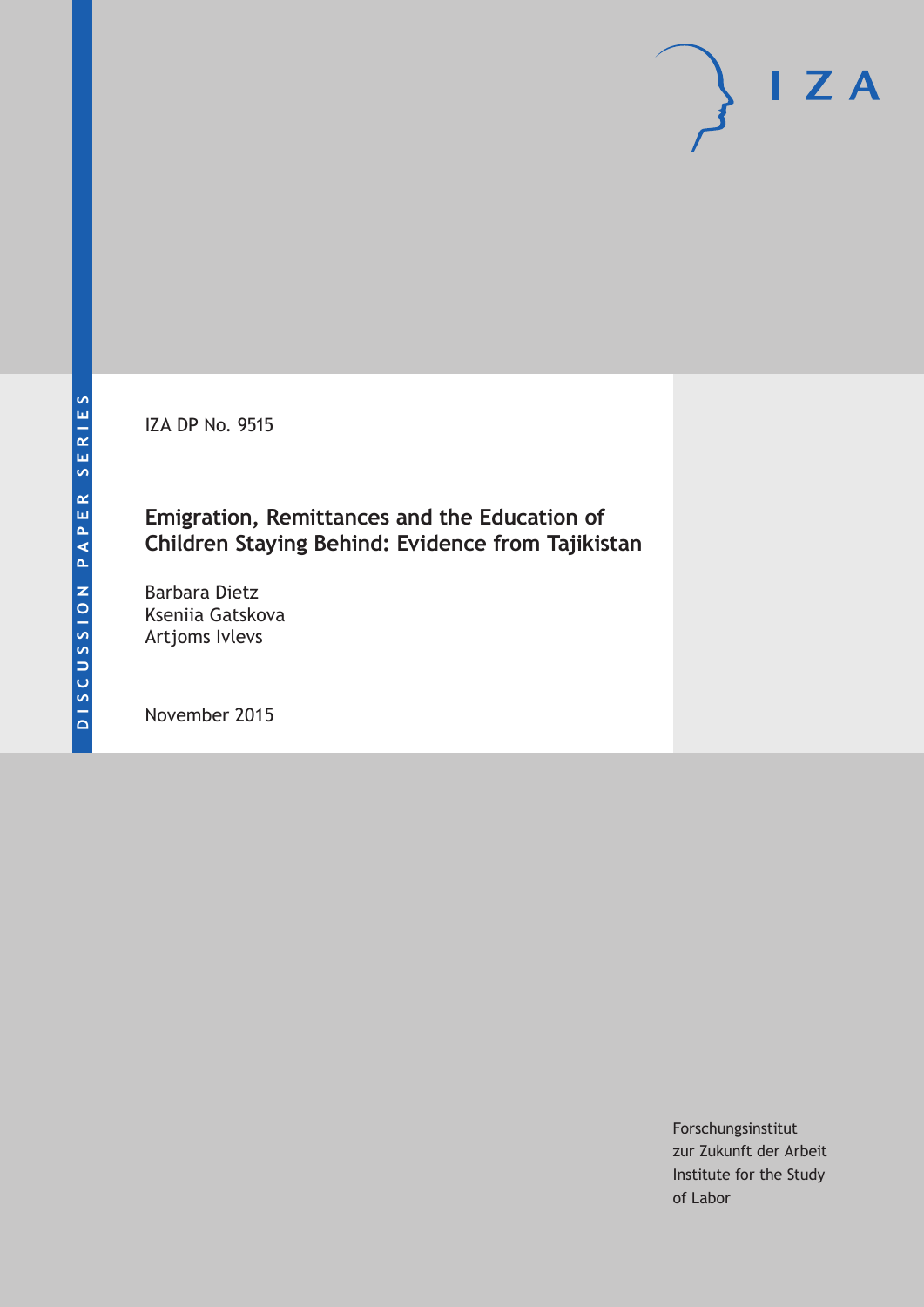# **Emigration, Remittances and the Education of Children Staying Behind: Evidence from Tajikistan**

### **Barbara Dietz**

*Institute for East and Southeast European Studies, Regensburg and IZA* 

### **Kseniia Gatskova**

*Institute for East and Southeast European Studies, Regensburg* 

### **Artjoms Ivlevs**

*Bristol Business School, University of the West of England and IZA*

> Discussion Paper No. 9515 November 2015

> > IZA

P.O. Box 7240 53072 Bonn Germany

Phone: +49-228-3894-0 Fax: +49-228-3894-180 E-mail: iza@iza.org

Any opinions expressed here are those of the author(s) and not those of IZA. Research published in this series may include views on policy, but the institute itself takes no institutional policy positions. The IZA research network is committed to the IZA Guiding Principles of Research Integrity.

The Institute for the Study of Labor (IZA) in Bonn is a local and virtual international research center and a place of communication between science, politics and business. IZA is an independent nonprofit organization supported by Deutsche Post Foundation. The center is associated with the University of Bonn and offers a stimulating research environment through its international network, workshops and conferences, data service, project support, research visits and doctoral program. IZA engages in (i) original and internationally competitive research in all fields of labor economics, (ii) development of policy concepts, and (iii) dissemination of research results and concepts to the interested public.

IZA Discussion Papers often represent preliminary work and are circulated to encourage discussion. Citation of such a paper should account for its provisional character. A revised version may be available directly from the author.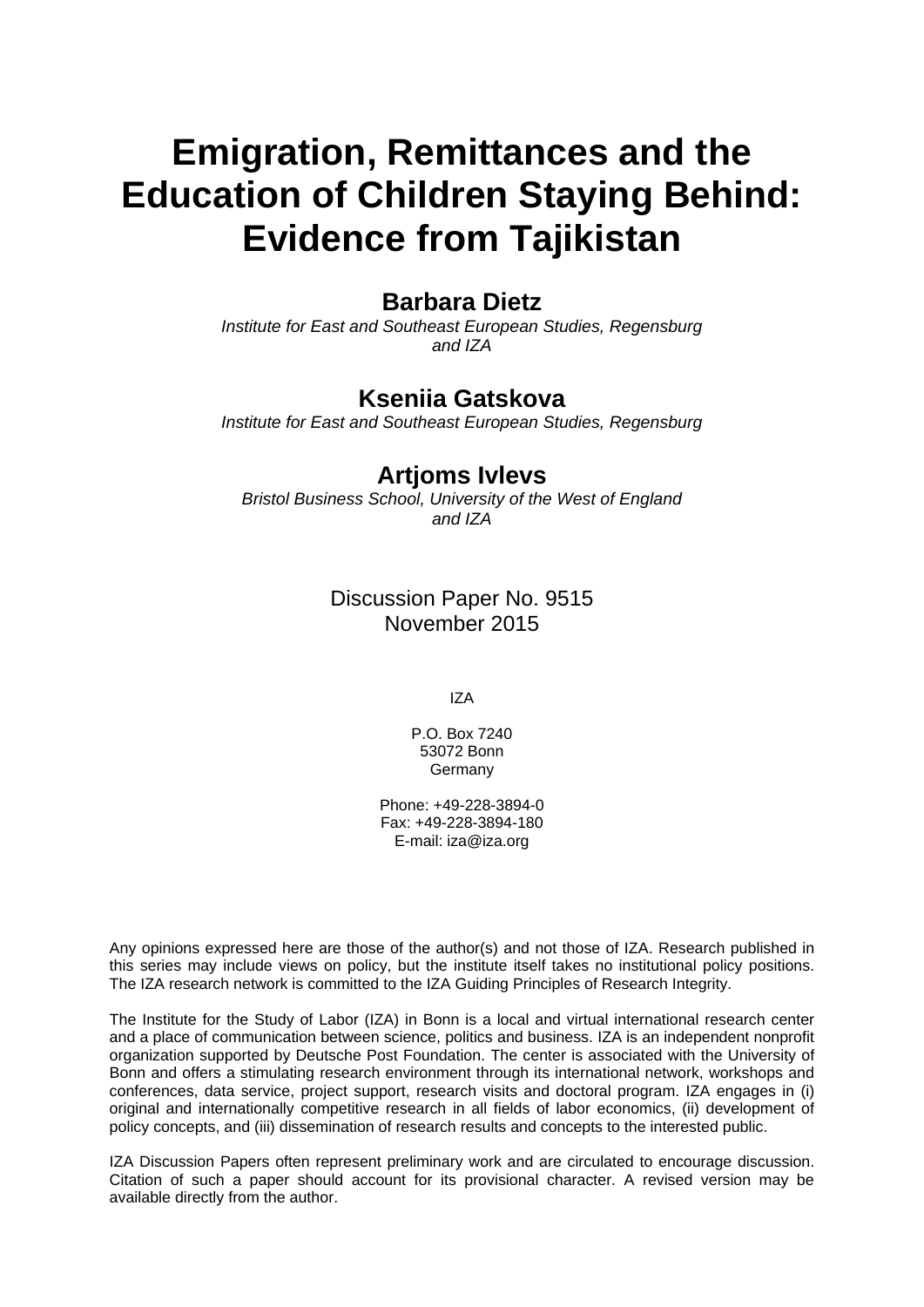IZA Discussion Paper No. 9515 November 2015

# **ABSTRACT**

## **Emigration, Remittances and the Education of Children Staying Behind: Evidence from Tajikistan**

We study the relationship between migration and children's education in Tajikistan – one of the poorest and most remittance-dependent economies in the world. The analysis of a unique three-wave household panel survey reveals that emigration of family members is negatively associated with children's school attendance. Receiving remittances does not offset this negative effect. Migration of non-parent family members (such as siblings) is particularly detrimental to school attendance, especially among older children and children from less educated households. This supports a conjecture that emigration in Tajikistan has a negative signaling effect on the education of children staying behind.

JEL Classification: I26, J61, O15

Keywords: migration, remittances, schooling, Tajikistan

Corresponding author:

Barbara Dietz Institut für Ost- und Südosteuropaforschung Landshuter Str. 4 93047 Regensburg **Germany** E-mail: dietz@ios-regensburg.de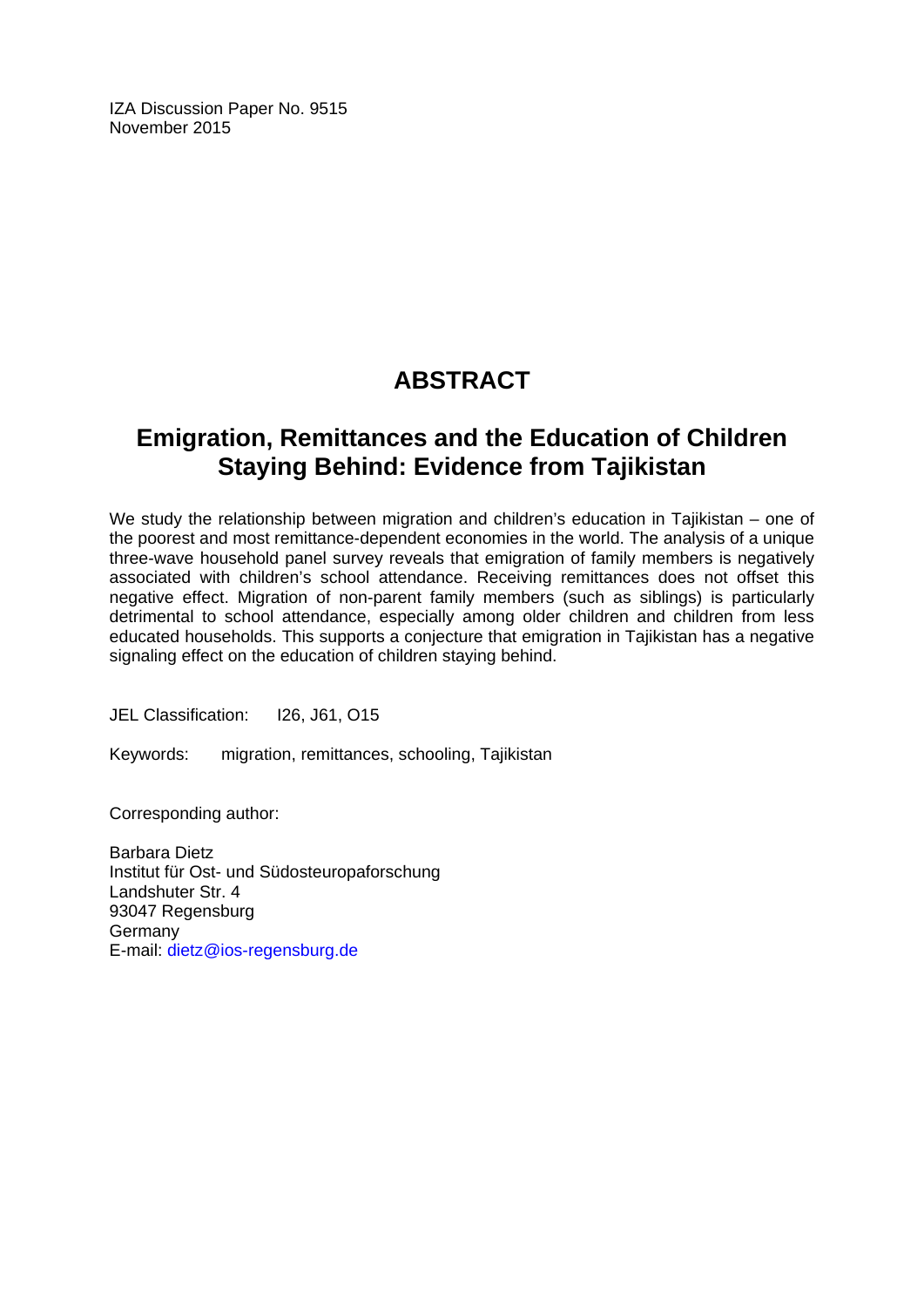#### **1. Introduction**

Many developing countries experience high rates of labor migration, and the livelihoods of hundreds of millions of households around the world depend on migrant remittances. Among the numerous impacts of labour emigration and remittances on sending countries, repercussions on the educational attainment of children and adolescents are of particular importance: it is widely acknowledged that education and skill formation among the younger generation are key factors for the economic and social advancement of developing economies (Hanushek, 2013; Rapoport and Docquier, 2006).

A growing literature has suggested several channels through which migration and remittances may affect the educational attainment of children and youths left-behind (see, for example, Antman, 2012; Dustmann and Glitz, 2011; Giannelli and Mangiavacchi, 2010; McKenzie and Rapoport, 2011; Zhang et al., 2014). On the one hand, migration may have a positive effect on education because remittances that migrants send back home help relax budget constraints and migrant families can afford more education for their children. On the other hand, migration might have a negative effect on schooling, as the absence of one or both parents implies a reduction in parental supervision. Migration of parents may also result in lower earnings and labor inputs at home. If this is a case, children might be forced to work – at the expense of schooling – to replace parents who stay abroad. This is particularly likely when the decisions about children's education are delegated to household members who are less likely than parents to appreciate the value of investment in schooling.

Such conflicting theoretical predictions find reflection in mixed empirical findings. Numerous studies have uncovered a positive relation between emigration and education of left-behind children. For example, Hanson and Woodruff (2003) find that, in Mexico, children in migrant households complete more years of schooling than children in non-migrant households. In addition, they obtain a stronger positive effect for the education of girls, although this only applies for families where parents have low levels of education. A later study by Antman (2012) confirms a significant positive effect of paternal migration from Mexico to the US on the education for girls. Mansuri (2006) shows that, in rural Pakistan, children from migrant households are more likely to stay in school and accumulate more years of education than children in non-migrant households. A study for El Salvador reveals large and significant positive effect of remittances on the school attendance and retention (Cox Edwards and Ureta, 2003), which was also demonstrated for Mexico (Lopez-Cordova, 2005). Similarly, Calero et al. (2009) show that, in Ecuador, the receipt of remittances increases the school enrolment for children, especially for girls in rural areas. The positive effect of remittances on schooling is further confirmed by Yang (2008), who examines remittance spending in the Philippines during the 1997 Asian financial crisis, and Alcaraz et al. (2012), who find that, in Mexico, the fall in remittances dues to the 2008-09 global economic crisis decreased school attendance of children in remittance-recipient households.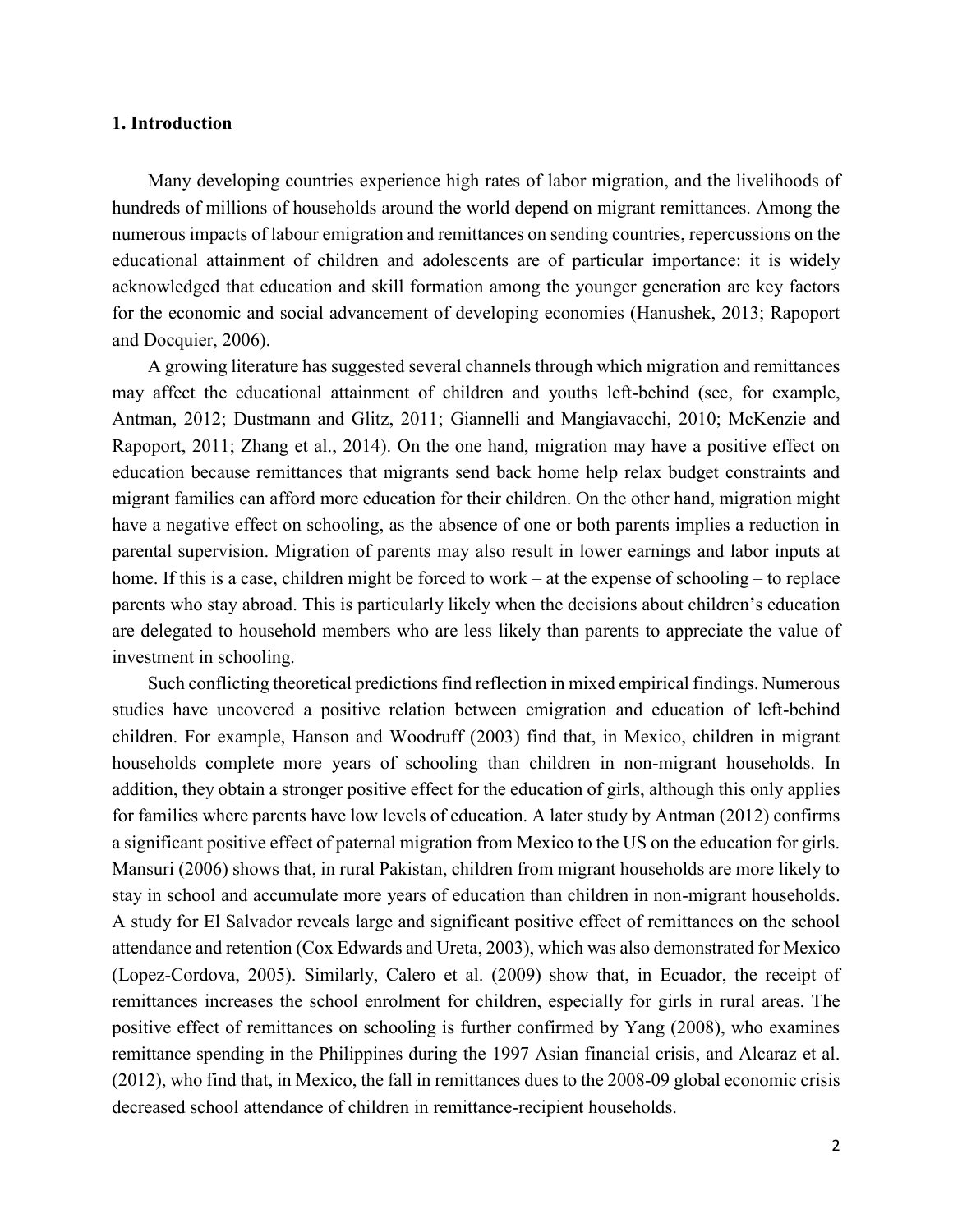A negative relationship between migration and children's education has been documented in other country contexts. Cortes (2015) finds that emigration of mothers reduces educational attainment of children in the Philippines. Amuedo-Dorantes et al. (2010) show that receiving remittances raises children's school attendance in both migrant and non-migrant children in Haiti; however, the effect is much smaller when a close family member is abroad (as opposed to cases where more distant relatives or friends are abroad). Bennett et al. (2013) find that, in Tajikistan, children's school enrolment is positively associated with parental migration, but negatively with the migration of siblings (especially when siblings send remittances back home) and other family members. Mastrorillo and Fagiolo (2015) show that migration has a negative effect on school enrolment of children left-behind in Albania. Similar conclusions are obtained by Giannelli and Mangiavacchi (2010), who find that parental migration increases the probability of dropping out of school in Albania, especially among girls. One of the explanations provided by Giannelli and Mangiavacchi (2010) is that in traditional societies fathers are more involved in education decisions of children than mothers; when fathers migrate, the decision power passes to older men (e.g. grandfathers) who are more likely to hold traditional values and attach low value to girls' education. Kroeger and Anderson (2014) demonstrate that emigration reduces school enrolment of boys in Kyrgyzstan. One of the explanations provided for this finding is that migration from Kyrgyzstan is male-dominated which motivates boys to leave school and start working abroad, where the expected earnings are higher. Similarly, McKenzie and Rapoport (2011) explain the negative effect of migration on children's educational attainment in Mexico with the fact that Mexican migrants are predominantly low-skilled workers in the US, which conveys children a signal that low levels of education facilitate entry into the US labor market. McKenzie and Rapoport (2011) substantiate this signaling effect of migration with the evidence that boys who leave school at age 16-18 are more likely to move abroad. In addition, various studies have proven that not only parental but also older siblings' migration experiences affect aspirations and behavior of younger children. For example, Kandel and Kao (2001) show that, in Mexico, temporary migration of both parents and older siblings negatively affects the educational outcomes of younger children. Migration here provides an example of alternative route to economic mobility, while education beyond secondary school is devalued as it has high opportunity costs.

It should be noted that the signaling effect of migration on schooling, revealed in Kroeger and Anderson (2014), McKenzie and Rapoport (2011), and Kandel and Kao (2001) will be negative when the prevalent and most successful type of emigration is low-skilled. In contrast, if it is more educated people who find it easier to emigrate (e.g. because immigration policies of destination countries favor high-skilled people), children staying in the countries of origin may decide to obtain more education in order to increase their chances of emigration in the future (Beine et al., 2008; Ivlevs and King, 2012).

We contribute to this growing body of literature by studying the effect of labor migration and remittances on human capital formation of children in Tajikistan. Since mid-1990s this low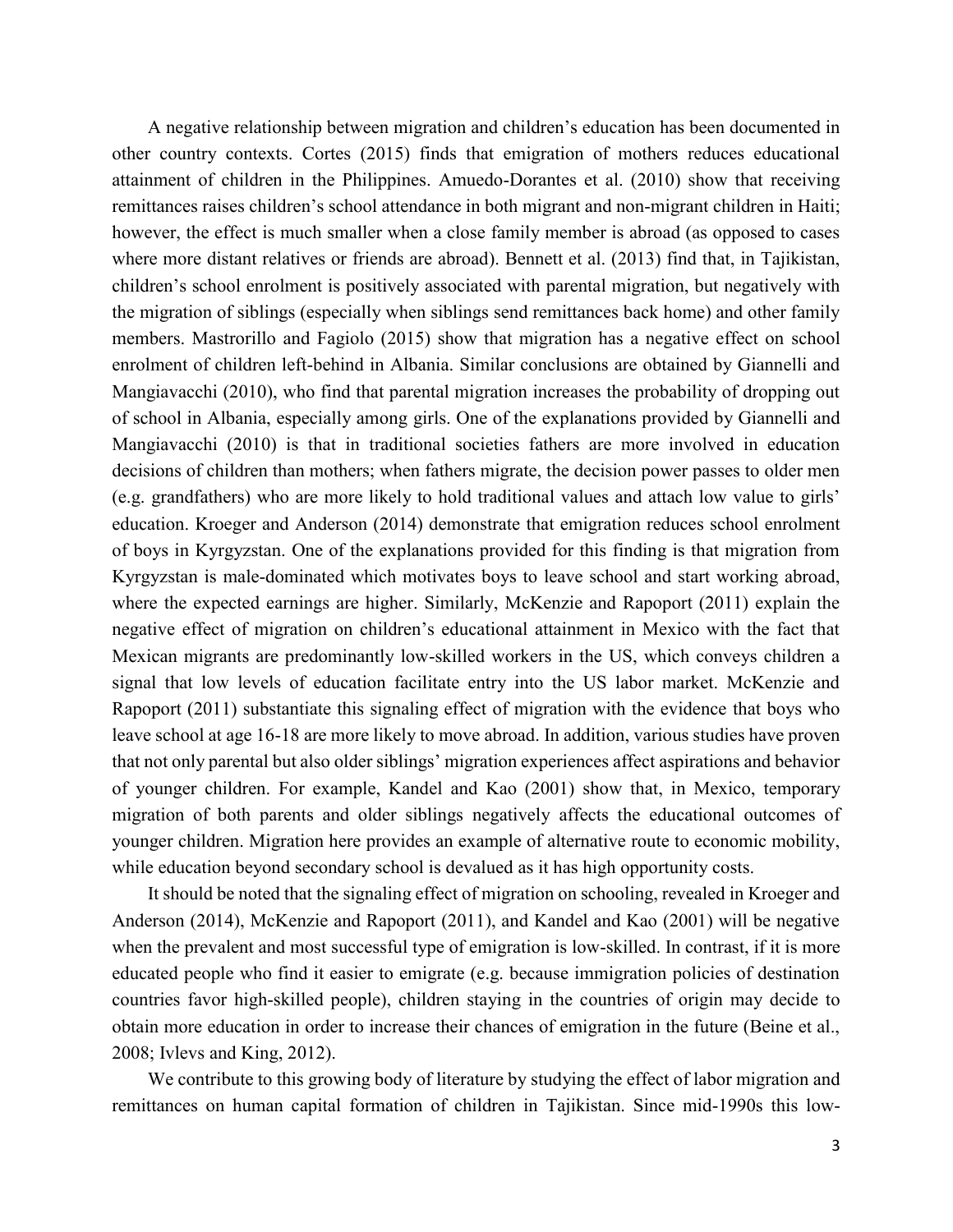income post-Soviet country has witnessed massive labor out-migration, making the country one of the most remittance-dependent economies in the world. Despite the high prevalence of migration and remittances, relatively little is known about the effects of migration on human capital formation in Tajikistan.<sup>1</sup> Using household survey data from a unique and large three-wave panel study conducted in Tajikistan in 2007, 2009 and 2011, we contribute to this underexplored case by providing an answer to the question: Do labor migration and remittances help to enhance human capital in Tajikistan? Furthermore, our findings contribute to a better understanding of broader questions: Does labor migration in Tajikistan contribute to a sustainable economic development? How does migration experience of household members affect the choice of lifecourse trajectory of the young generation?

The panel dimension of the survey allows us to control for unobserved heterogeneity – individual and household level factors affecting both migration of family members and the education of children – and effectively determine the relationship between the change in the household migration status and the change in the educational outcomes for children. We are also able to differentiate between remittance-recipient and non-recipient households, parent and nonparent migration, legal and illegal employment of migrants at destination, and conduct analysis for the subsamples of younger and older children, girls and boys, low and high-skilled households, and the ethnic majority and minority. This allows us to carry out a nuanced analysis, and get a better understanding, of the relationship between the emigration of family members and the education of children staying behind.

Our results reveal a negative relationship between emigration and school attendance of children left behind in Tajikistan. It is the non-parent (most likely, older siblings) and legal migration that is the most detrimental to children schooling. Furthermore, the most negatively affected appear to be children aged 12-17, as well as those from low-skilled and ethnic minority households. The combination of these findings makes us conclude that emigration in Tajikistan has a negative signaling effect on the education: children are inspired by the 'successful' migration episodes and are encouraged by families to follow the tested paths and go abroad for work. In this way, a more attractive option of the labor migration to Russia reduces the attractiveness of completing secondary education. Our findings, thus, cast doubt on the idea that the low-skilled labor emigration from Tajikistan is an appropriate development pathway: it reduces investment in human capital, and remittances appear to play no role in counteracting this negative effect.

The remainder of the paper is structured as follows. Section two provides background information on labor migration and education in Tajikistan and elaborates the hypotheses. Section three describes data, variables and estimation strategy. Section four presents the empirical results, followed by a conclusion and discussion in section five.

l

<sup>&</sup>lt;sup>1</sup> Bennett et al. (2013) represent an exception. However, their study is based on cross-sectional data, potentially suffering from the omitted variable bias.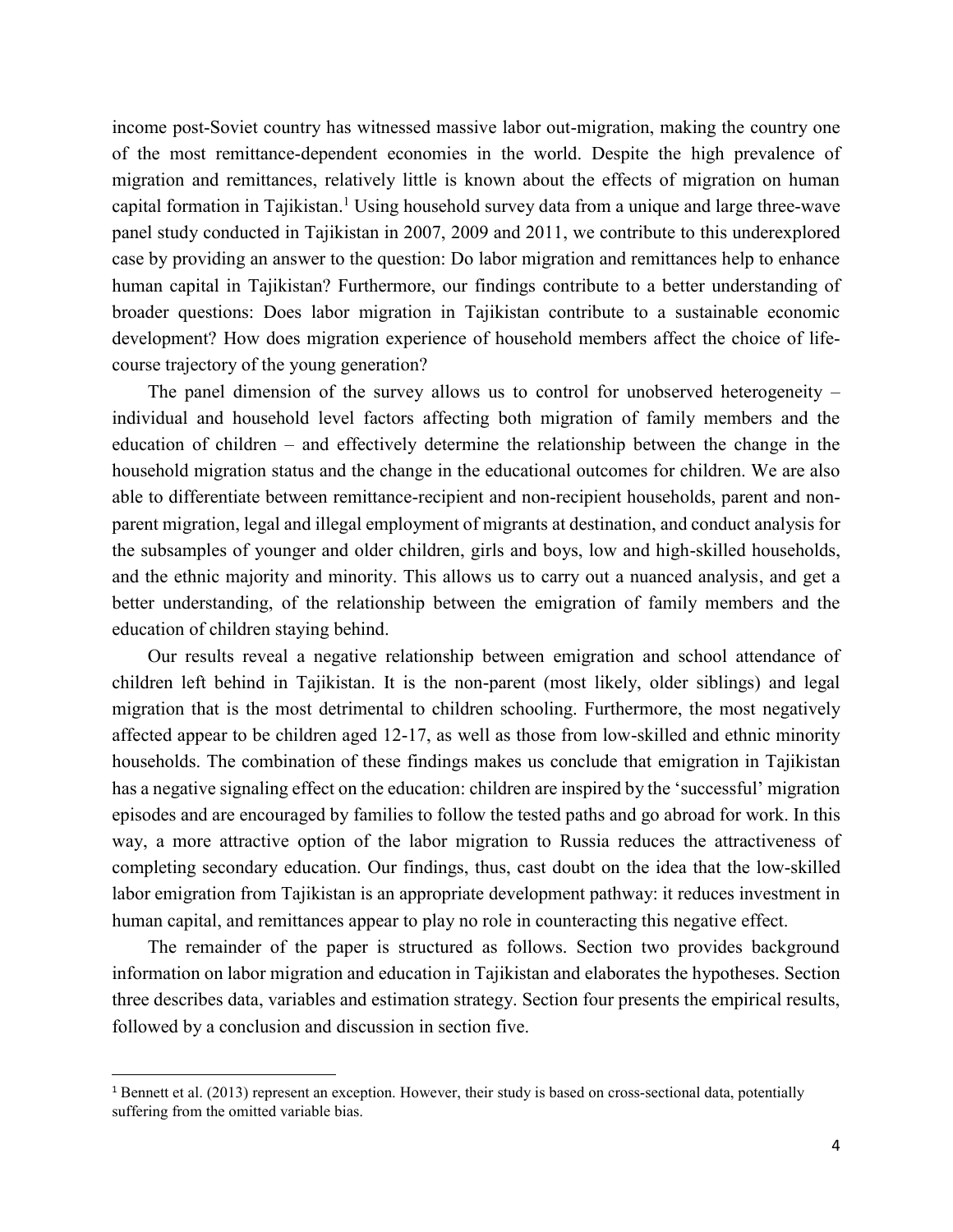#### **2. Labor migration and education in Tajikistan**

#### *2.1 The context of labor migration in Tajikistan*

Tajikistan is a small, landlocked country in post-Soviet Central Asia with a population of little more than 8.2 million people. 84 percent of them are ethnic Tajiks, with the largest – Uzbek – minority accounting for 14 percent. Both internal and international migration in Tajikistan increased markedly after the country proclaimed its independence in 1991. While internal migration was driven mainly by a civil war of 1992-1997, international migration was driven by ethnic motivations (e.g. return of ethnic Russians) in the first years after independence and became labor-dominated soon after. External labor migration and remittances play a dominant role in sustaining the economy of Tajikistan, which is the poorest country among the successor states of the Soviet Union. According to the World Bank, nearly half (47 percent) of Tajikistan's population lived below the poverty line in 2009. While Russia had a GDP per capita of 14,612 US\$ in 2013, GDP per capita in Tajikistan amounted to only 1,037 US\$ in that year (World Bank 2015).

Labor migration from Tajikistan is characterized by circular and return movements. The majority of Tajik labor migrants are men and migrate predominantly for low-skilled, often irregular, work in Russia. According to the 2009 Tajikistan Living Standards Measurement Survey (TLSS), 9 percent of the population of Tajikistan worked abroad in 2009, and 28 percent of all households included at least one migrant (Danzer and Ivaschenko, 2010). The same survey indicates that rural and poorer locations were likely to have a bigger share of households with migrants. The analysis of the 2011 Tajikistan Household Panel Survey (THPS) showed that migration activities have intensified since 2009 despite of the global economic crisis – not only more households were involved in labor migration but more members of the same households went abroad for work (Danzer at al., 2013a). In 2011, more than 90 percent of all migrants chose Russia as the destination, and more than half of those (58%) went to Moscow. A very high percentage of these labor migrants are men, working predominantly in low-skilled jobs, such as construction, trade and services.

For more than a decade, Tajikistan has been heavily dependent on remittances. According to the official statistics, the inflow of remittances to Tajikistan amounted to 4.15 billion US\$ in 2013, or about 49 percent of the country's GDP (World Bank, 2015). Such high intensity of remittances makes Tajikistan one of the most remittance-dependent economies in the world. Among remittance receiving households, the share of yearly consumption which actually becomes affordable through remittances exceeds 35 percent in all welfare quintiles (Danzer and Ivaschenko, 2010). The poorest rural households finance on average 80 percent – and urban households about 50 percent – of their yearly consumption through remittances. According to the THPS 2011, households used remittances for purchasing food and basic necessities (59.7%), building and renovating houses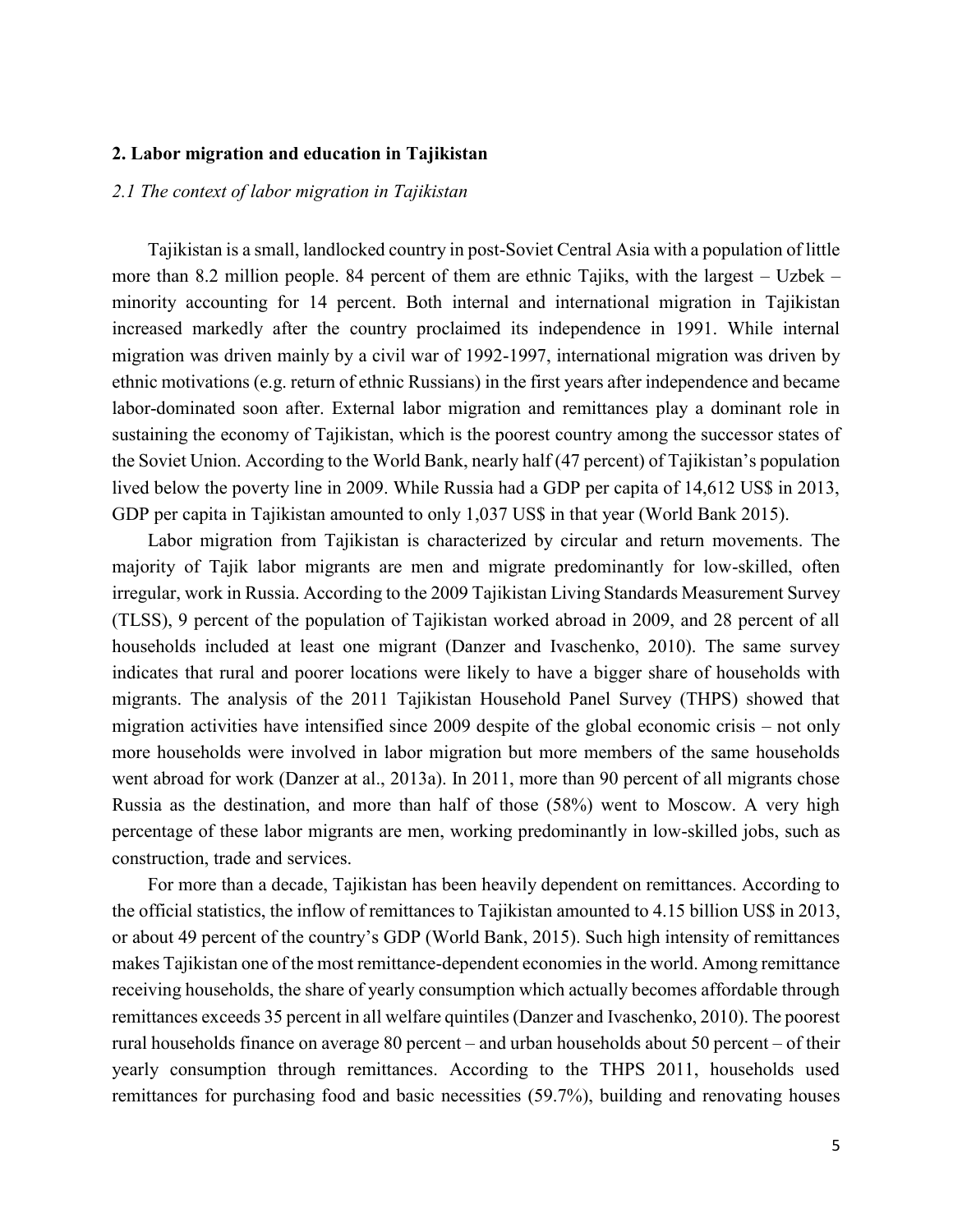(28%), and covering wedding expenses (6%). Only a negligible share of households (1.8%) channeled remittances to child support and education (Danzer et al., 2013b).

The majority of Tajik labor migrants working in Russia send remittances to their families back home. According to the THPS 2011, less than 1 percent of returned migrants and about 22 percent of those who were still abroad at the moment of interview reported no remittances (Danzer et al., 2013b).

Labor migration in Tajikistan is driven by unemployment, low wages and economic insecurity. Unemployment is a widespread phenomenon, also among the better qualified. According Jansova and Quddusov (2012), 39 percent of graduates of professional and higher educational institutions and over half of graduates of primary and secondary schools were not able to find a job during 12 months after graduation. Labor migration in Tajikistan is a response to poverty and social deprivation and a way to enhance the household income and to cope with economic risk – especially among poorer families. This household strategy appears to be tacitly accepted by the Tajik government which has so far had little success in stabilizing the economy and reducing poverty.

#### *2.2 Education system of Tajikistan*

 $\overline{\phantom{a}}$ 

As a post-Soviet country, Tajikistan inherited the Soviet educational system, which consisted of the four major parts: pre-school, school, vocational, and higher education. As a rule, the education at school embraced three years<sup>2</sup> of primary school education (age  $7$  to 10 years), five years of basic secondary education (age 11 to 15), and two years of upper secondary education (age 16 to 17). Pupils with low levels of academic progress could stay in the same grade for another year.

Accompanying the process of rapid industrialization and responding to the strategic goal of elimination of inequality, education played a prominent role in the Soviet Union (Whitsel, 2009) and the level of universal compulsory education was gradually increasing. In 1958 the compulsory cost-free basic secondary education (eight years) was introduced by constitutional change. In the 1970s the duration of compulsory secondary education was extended to ten years, however pupils could choose whether to complete secondary general education or obtain vocational education after the  $8<sup>th</sup>$  grade. In the latter case, the educational programs of the vocational education institutions incorporated both learning a particular occupation or trade and participating in the school program of the last two years of secondary education (Zajda, 1979).

<sup>&</sup>lt;sup>2</sup> In some schools, where the "accelerated" educational programs were not introduced, primary education took four years.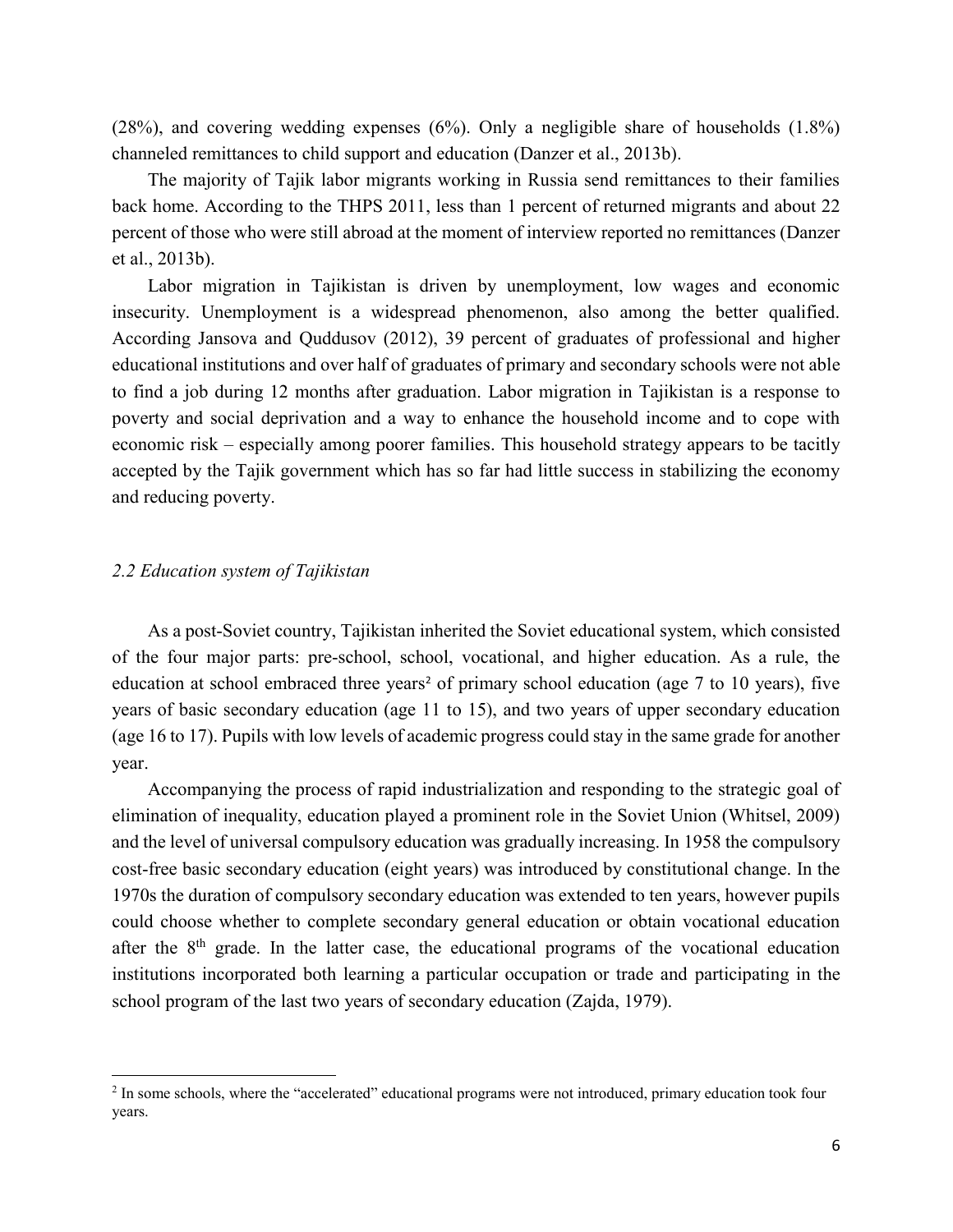As a result of these USSR-wide educational policies, Tajikistan enjoyed almost universal literacy at the moment of independence in 1991 (Baschieri and Falkingham, 2009). However, after gaining independence, the length of compulsory schooling in Tajikistan was reduced to eight years (basic secondary education). Several factors, including the underfinancing of the educational system – which considerably increased the cost of schooling for families – and the civil war of 1992-1997, negatively affected the Tajik system of education after the dissolution of the Soviet Union, resulting in lower school attendance rates, greater gender gap and increasing geographical variation in levels of school enrolment (Baschieri and Falkingham, 2009; Whitsel, 2009).

#### *2.3 Hypotheses*

 $\overline{\phantom{a}}$ 

Drawing on the empirical evidence on the effects of migration and remittances on the education of children left behind, three confounding effects may be expected. On the one hand, *the effect of a having a migrant in the household, implying less supervision of children and more work for those left behind, is likely to be negative* (H1). On the other hand, *the effect of remittances on education is likely to be positive where liquidity constraints are binding* (H2). Furthermore, *having a migrant in the household and receiving remittances may reduce the education of children if labor migration is seen as an alternative to schooling* (H3)*.* The latter, signaling, effect of migration on education is expected to be negative where the prevailing form of migrant employment is low-skilled, which is the case for Tajikistan.

We will check the signaling hypothesis by testing for differences in the emigration-education relationship across types of migration and across socio-economic groups. For example, young people may want to engage in migration – and leave school early – if the observed migration experience is represented by a legal employment abroad (legal employment status may be considered more successful than illegal employment status). The migration of siblings would have a stronger signaling effect than the migration of parents, if siblings are more important role models for children than parents. $3$  The signaling effect would also be more pronounced among older children (they are mature enough to think about or undertake migration) and boys (out-migration from Tajikistan is predominantly male). Children from the low-educated households may also be more likely to use observed migration as a signal, as the low-skilled people are less likely to obtain better paid jobs at home and the net gain from migration for them is particularly high. Similar arguments could be applied to the ethnic minority (ethnic Uzbeks), who may, in a number of cases,

<sup>&</sup>lt;sup>3</sup> This conjecture would be consistent with Bennett et al. (2013), who show that the long-term emigration of parents in Tajikistan increases children's school enrolment while the long-term emigration of siblings has a significant negative effect. The authors focus on a cross-section of children aged 11 and 17 years.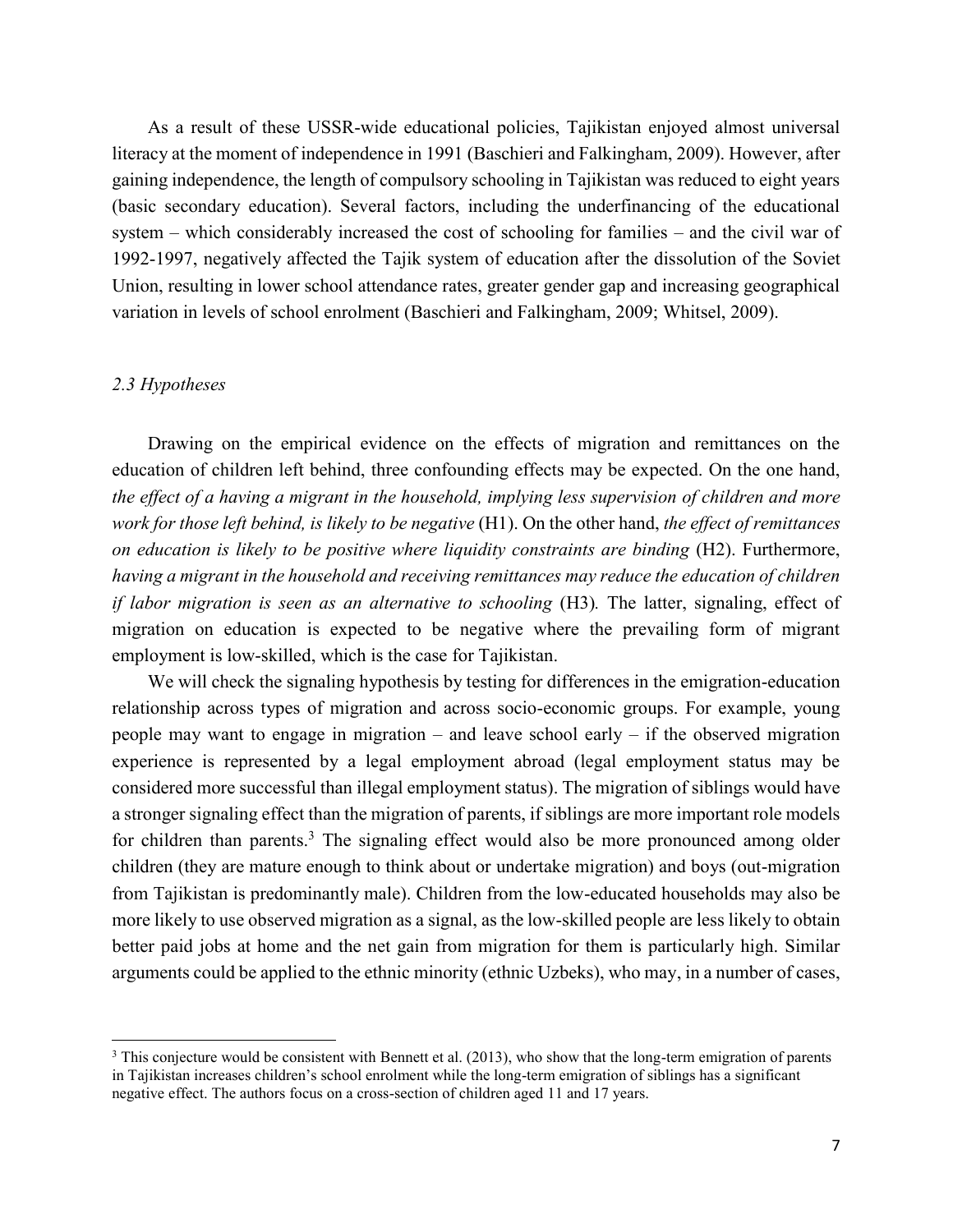feel disadvantaged in the Tajik labor market because of the insufficient knowledge of the state language.

#### **3. Data, variables and estimation strategy**

#### *3.1. Data*

To test our hypotheses, we use data from a large household panel survey carried out in Tajikistan in 2007, 2009 and 2011. The first two waves of the panel come from the Tajikistan Living Standards Measurement Survey (TLSS), which was administered by the World Bank and UNICEF (TLSS, 2007; TLSS, 2009). The third wave of the panel, the Tajikistan Household Panel Survey 2011 (THPS 2011), was designed and implemented by the Institute for the East and Southeast European Studies as a follow-up to the TLSS (Danzer et al., 2013a; Danzer et al., 2013b). The first 2007 TLSS wave contained a representative sample of 4,860 households, and the second and third wave included a representative subset of 1,503 households. All three waves were collected in autumn in order to respect the seasonality patterns in agriculture and migration flows. The household selection was based on a representative probability sampling procedure, following the urban/rural and the regional distribution of population in Tajikistan. The TLSS 2009 and the THPS 2011 questionnaires largely reproduced the TLSS questionnaire used in 2007, with a small number of questions changed and added. The surveys provide extensive information on household characteristics, migration, education, health, labor market status and consumption.

#### *3.2. Variables*

We examine the effect of migration and remittances on human capital investment of schoolaged children in migrant families left behind. As an indicator of the human capital investment we consider child's school attendance. Our dependent variable is a dummy variable which is equal to 1 if the child was attending school in the last academic year and 0 otherwise.

The main regressors of interest are the variables capturing the incidence of labor migration and the receipt of remittances in a household. Because labor migration from Tajikistan in many cases is seasonal and circular, it is important to consider both the migrants who are working abroad at the time of the interview and those who have recently returned. To account for both groups we create a dummy variable, migrant in the household, indicating that at least one household member was working abroad at the moment of the interview or a household member was working abroad in the two years prior to the interview. Another dummy variable, remittances, captures the receipt of remittances from labor migrants working abroad at the moment of the interview.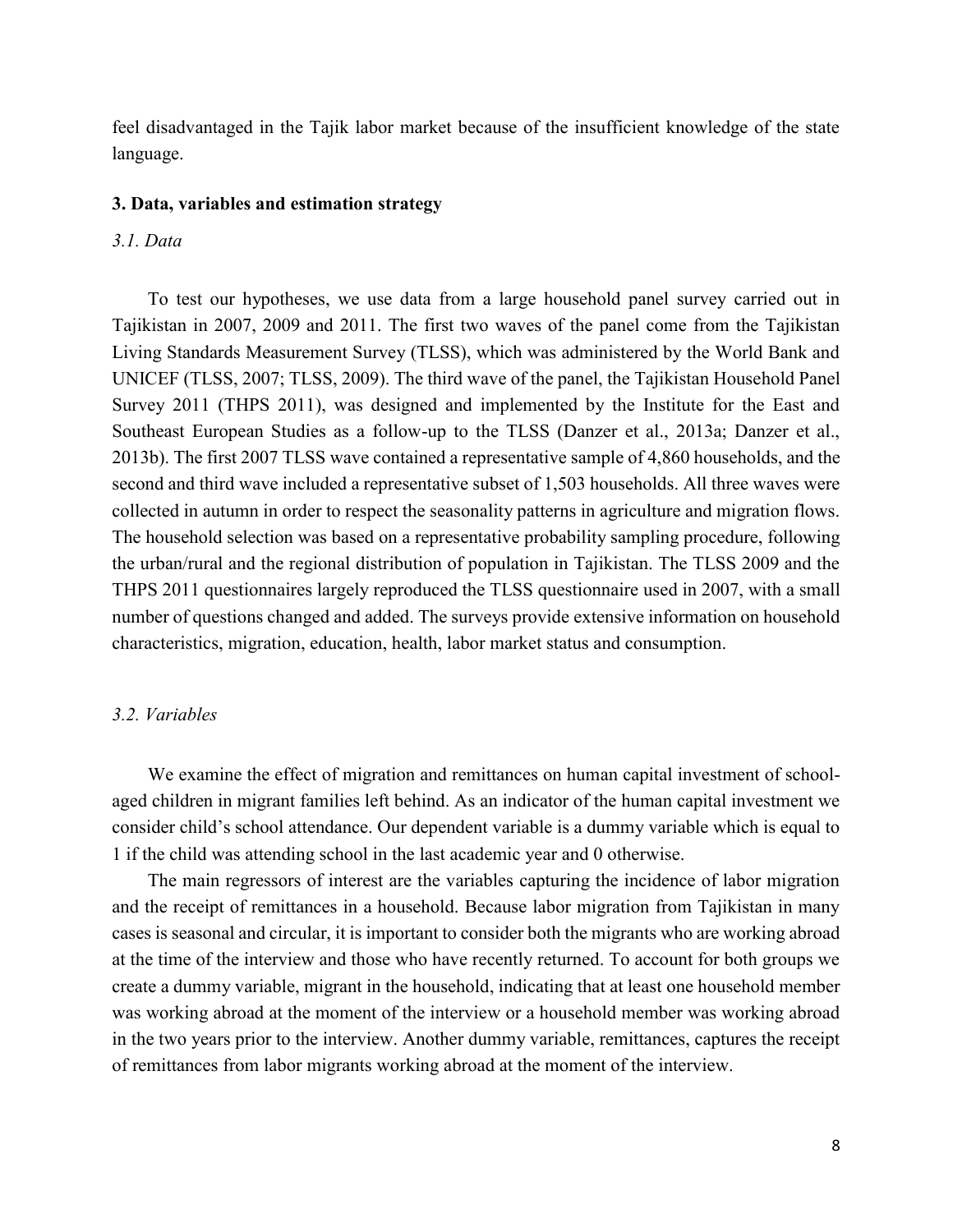Since we do not restrict our analyses to the case of parental migration, we introduce two dummy variables – 'parent migrant' and 'non-parent migrant' – that allow us to differentiate between migration of child's parents and that of other household members. To identify whether a migrant is a child's parent we draw on the question "Does the mother/father of the household member live in the household now?", which was asked about each household member including children. 'Parent migrant' equals 1 if there is at least one migrant in the household and either mother or father of the child is not living in the household.<sup>4</sup> 'Non-parent migrant' equals 1 if there is at least one migrant in the household and parents of the child live in the household. Although we are not able to define unambiguously what kind of relatives are 'non-parent migrants' to children in our sample, there are strong reasons to believe that these household members are siblings of the children. First, Tajik migrants are predominantly young people: according to the THPS 2011, the average age of return and current migrants was 31.6 and 28.9, respectively (Danzer et al., 2013a). Second, literature suggests that households send mostly fathers and elder sons to work abroad (Khuseynova, 2013; Olimova and Bosc, 2003). Given that families consist of a large number of children and the number of migrants per household has grown over time (Danzer et al., 2013b), it is reasonable to assume that, alongside parents, siblings increasingly get involved in migration.

Given the individual-fixed effects estimation that we adopt in our empirical analysis, the set of control variables includes only those respondent and household characteristics which change over time; all time-invariant characteristics are captured by the individual fixed effects. At the individual level, we control for the age of the child and his or her health status, proxied by whether a child needed hospitalization or ambulatory assistance in the four weeks prior to the interview. At the household level, we control for the size of the household, the share of children in the household, the share of elderly in the household, the share of household members in employment, income net of remittances and subjective financial satisfaction.<sup>5</sup> The latter is measured by using a 5-item scale, where 1 means "not at all satisfied" and 5 is for "fully satisfied".

#### *3.3. Estimation strategy*

 $\overline{\phantom{a}}$ 

Our objective is to estimate the effect of migration on the child's likelihood of attending school. Our estimations thus include only school-age children (age 7-17). Given that the same children are observed over time, we adopt a fixed-effects estimation methodology, where all timeinvariant child and household characteristics are accounted for by the child fixed effects and all

<sup>4</sup> This approach has a limitation – mother or father of a child can be absent for reasons other than migration, in which the variable would capture migration of other household members.

<sup>5</sup> We include the subjective financial satisfaction to have a better-rounded control of the household income situation. Estimating the model without this variable leaves the results qualitatively unchanged.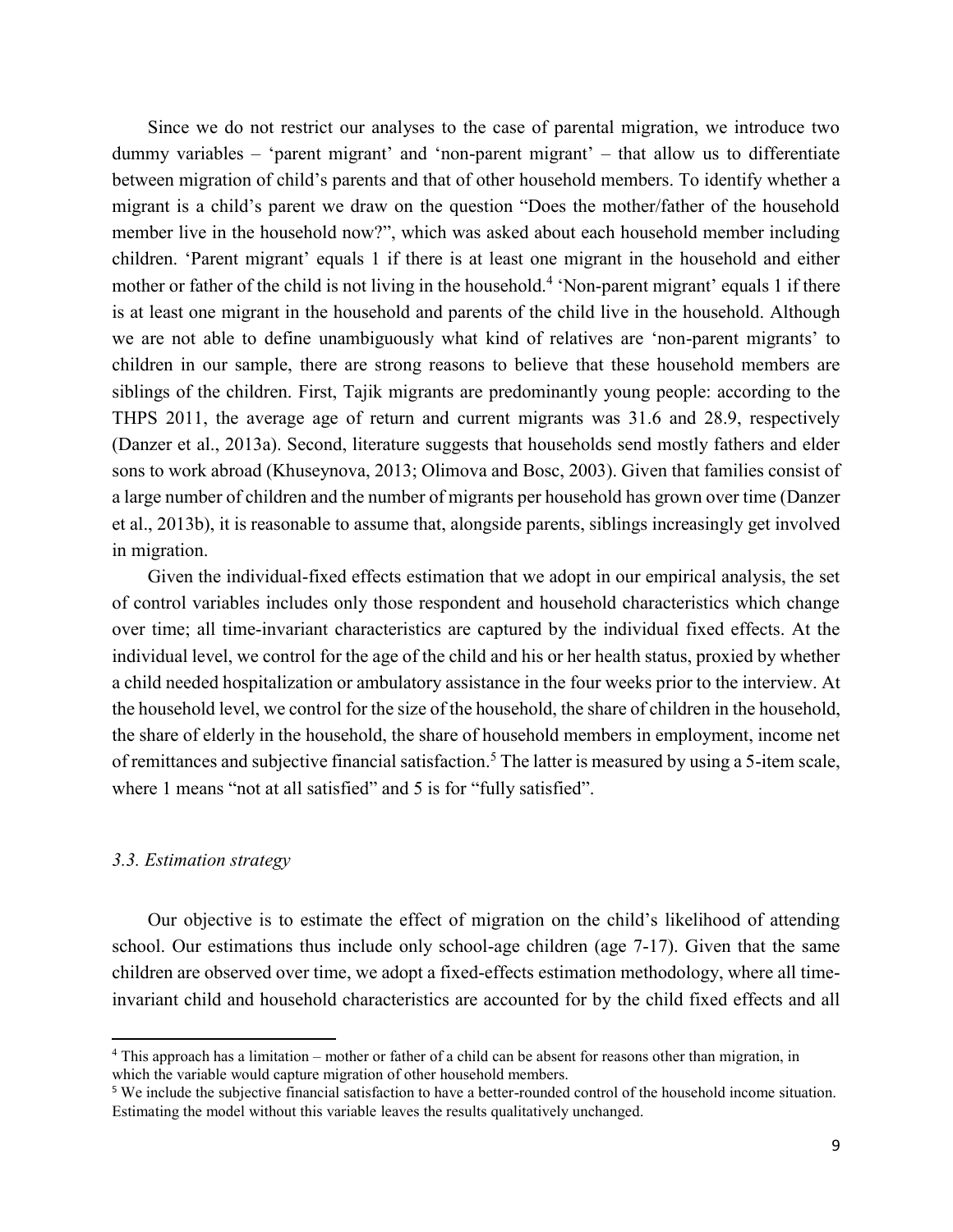common time influences on both education and migration are accounted for by the year (wave) fixed effects.<sup>6</sup> This effectively allows us to estimate the relationship between the change in household migration status on the change in child's school attendance.

Formally, we express the probability of attending school for child *i* from household *j* in year *t* can be expressed as follows:

*Attending school*<sub>*i,j,t*</sub> = *migration-related variables*<sub>*j,t</sub>* +</sub>  $age_{i,j,t}$  + hospitalisation<sub>i,j,t</sub> + ambulatory assistance<sub>*i,j,t*</sub> *household size*<sub>*j,t</sub>* + *share of children*<sub>*j,t*</sub> + *share of elderly*<sub>*j,t*</sub> +</sub> *share of employed*<sub>*j,t</sub>*  $+$  *household income*<sub>*j,t*</sub>  $+$  *financial satisfaction*<sub>*j,t*</sub>  $+$ </sub> *child fixed effects<sub>i</sub></sub> + year fixed effects<sub>i</sub> + error term<sub><i>i,j,t*</sub>

To account for the interdependencies in schooling attendance for children from the same households, we cluster standard errors at the household level.

Our benchmark specification includes, alongside the individual and household level controls and the individual and year fixed effects, only the *migrant in the household* dummy. To test whether parental migration affects child school attendance differently from the migration of other household members, we will split the *migrant in the household* dummy into *parent migrant* and *non-parent migrant* dummies. To test whether monetary remittances play a role, we include the remittances dummy alongside the *migrant in the household* dummy (as remittances are a subset of migration, the remittances dummy is effectively the interaction term of remittances and migration). Finally, we test whether the effects of migration on the children's school attendance is different for migrants employed abroad *legally* and *illegally*, information on which is also available in the survey.

We estimate the models for the whole sample, as well as for different subsamples: girls and boys; younger (age 7-11) and older (age 12-17) children; households with the head of household educated to the basic, secondary and tertiary level; and ethnic Tajiks (ethnic majority) and Uzbeks (the largest ethnic minority group).

#### **4. Results**

 $\overline{a}$ 

Our analysis draws on households which are observed in all three waves of the survey and which have children aged between 7 and 17. A high proportion of children (94 percent) in our

(1)

<sup>6</sup> As our individual-fixed-effect model includes both the age variable and year fixed effects, concerns may arise over the perfect collinearity between the two variables. This is, however, not the case as the interviews with the same households were not conducted during the same dates of the year. We have also estimated additional models excluding either the age variable or the year fixed effects; the results relating to the variables of interest remained unchanged.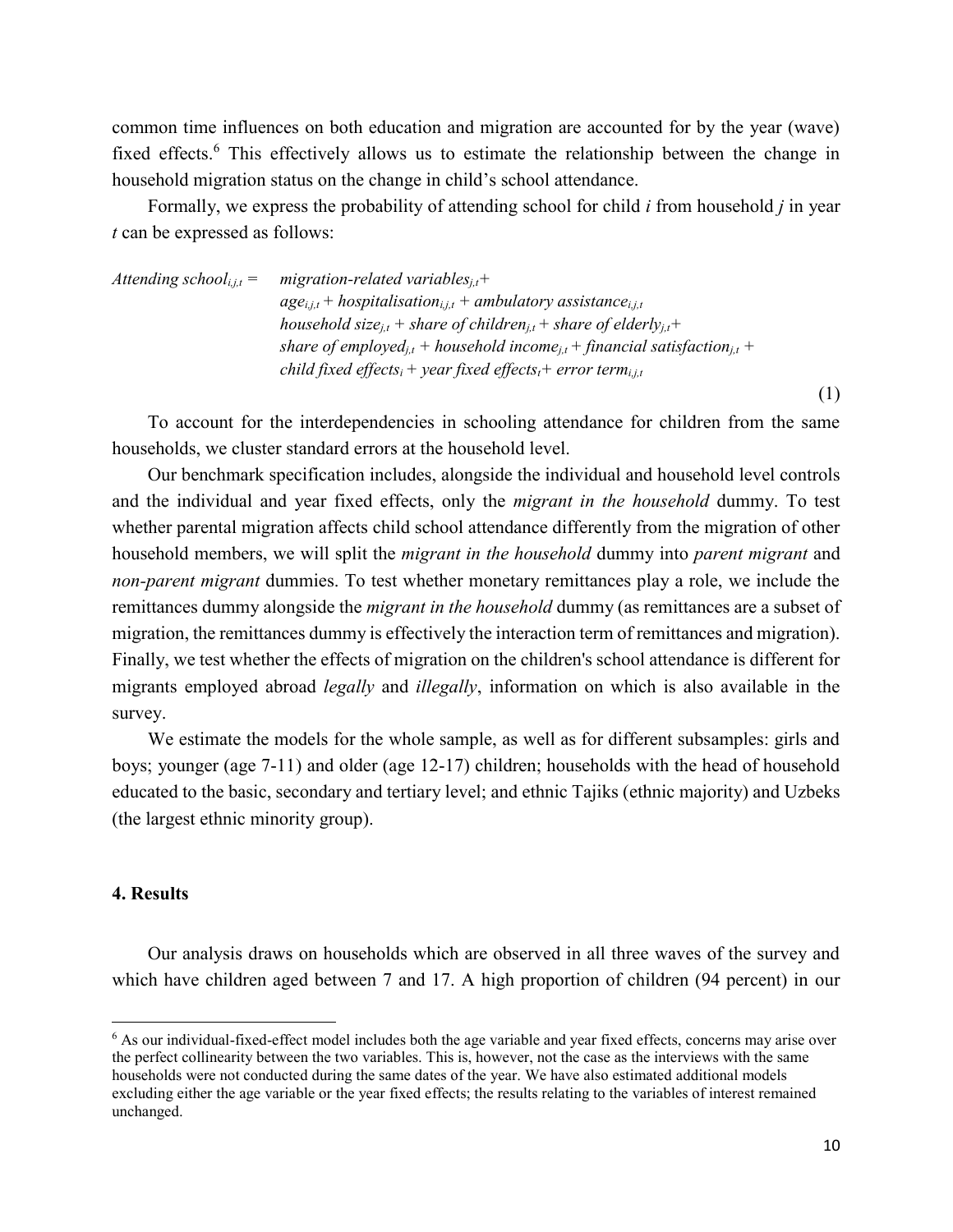sample attend school (see appendix for summary statistics). The families are comparatively large and young: on average a household has 7 members, half of whom are children. The majority of household heads have secondary education (63 percent), followed by tertiary (17 percent) and basic education (16 percent). While almost every third household has a migrant, a parent is working abroad only in 12 percent of households. Every seventh household receives remittances from abroad.

Table 1 reports the results of the baseline fixed-effects  $OLS^7$  estimation. The results indicate that migration of a household member is associated with a decrease in the probability of attending school. This finding would support hypothesis H1 (migration of family members results in inferior education outcomes because of less supervision of children and more work for those left behind), as well as hypothesis H3 (the negative signaling effect of migration).

 $\overline{\phantom{a}}$ 

<sup>7</sup> Although our dependent variable is binary, the fixed-effects OLS estimation (linear probability model) is the only feasible option; the logit and probit models do easily accommodate fixed effects.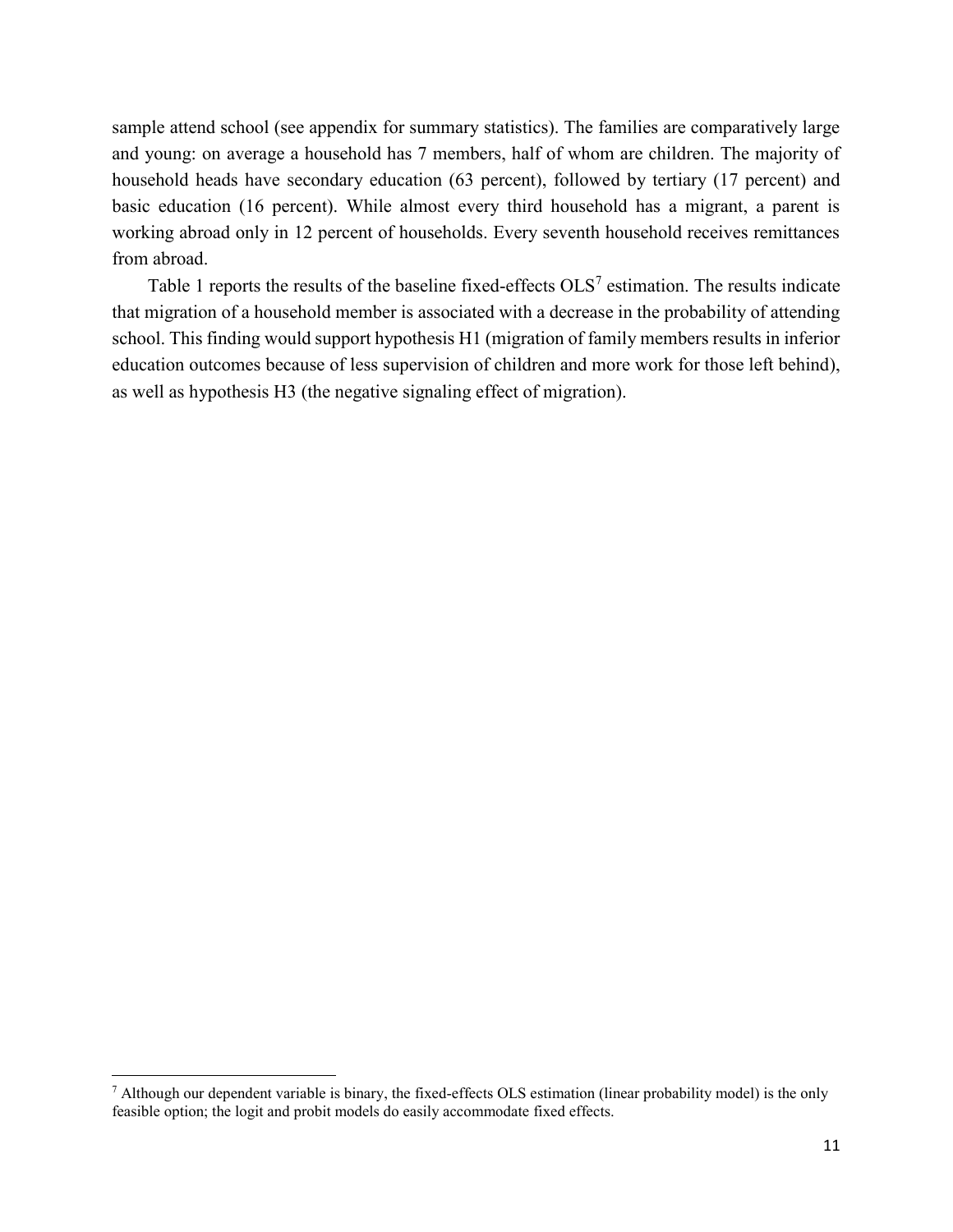|                                         | Dependent variable:    |  |  |
|-----------------------------------------|------------------------|--|--|
|                                         | Attending school (0/1) |  |  |
| Migrant in the household                | $-0.027**$             |  |  |
| <b>Individual controls</b>              |                        |  |  |
| Age                                     | $-0.007$               |  |  |
| Hospitalised in the past month          | $-0.008$               |  |  |
| Ambulatory assistance in the past month | $-0.036$               |  |  |
| Household (HH) level controls           |                        |  |  |
| Number of HH members                    | $0.013***$             |  |  |
| Proportion of children in the HH        | 0.049                  |  |  |
| Proportion of elderly in the HH         | $-0.130$               |  |  |
| Proportion of working in the HH         | $-0.040$               |  |  |
| HH income net of remittances            | 0.000                  |  |  |
| Financial satisfaction                  | 0.004                  |  |  |
| Year-fixed effects                      | ✓                      |  |  |
| Child-fixed effects                     | ✓                      |  |  |
| Constant                                | $0.930***$             |  |  |
| <i><b>Observations</b></i>              |                        |  |  |
|                                         | 3,293                  |  |  |
| Number of children                      | 1,312                  |  |  |
| R-squared overall                       | 0.048                  |  |  |
| R-squared within                        | 0.00216                |  |  |
| R-squared between                       | 0.0148                 |  |  |
| $F$ (Prob > F)                          | 4.678(0.000)           |  |  |

#### **Table 1. Migration and children's school attendance. OLS fixed effects regression**

Notes: \*\*\* p<0.01, \*\* p<0.05, \* p<0.1. Standard errors (not reported) clustered at the household level.

Table 2 reports the coefficients of different migration-related variables (receiving remittances, parent and non-parent migrant, legally and illegally employed migrant) for the full sample, as well as for the sub-samples of boys, girls, younger (age 7-11) and older (age 12-17) children. Receiving remittances is not associated with better school attendance: the coefficient of remittances is not significant for the full sample or any sub-samples. This would refute hypothesis H2 that remittances relax educational budget constraints allowing children to attend school and be consistent with the evidence that remittances in Tajikistan contribute little to educational expenses (Clement, 2011; Danzer et al., 2013b; Meier, 2014). Next, looking at the full sample (Column 1), it is the non-parent and legal-employment migration that are the most detrimental for the children's school attendance. This would support the signaling hypothesis, if the assumption is made that most non-parent migrants are siblings, who act as role models for children, and that legal migrants are considered to be more successful than illegal ones.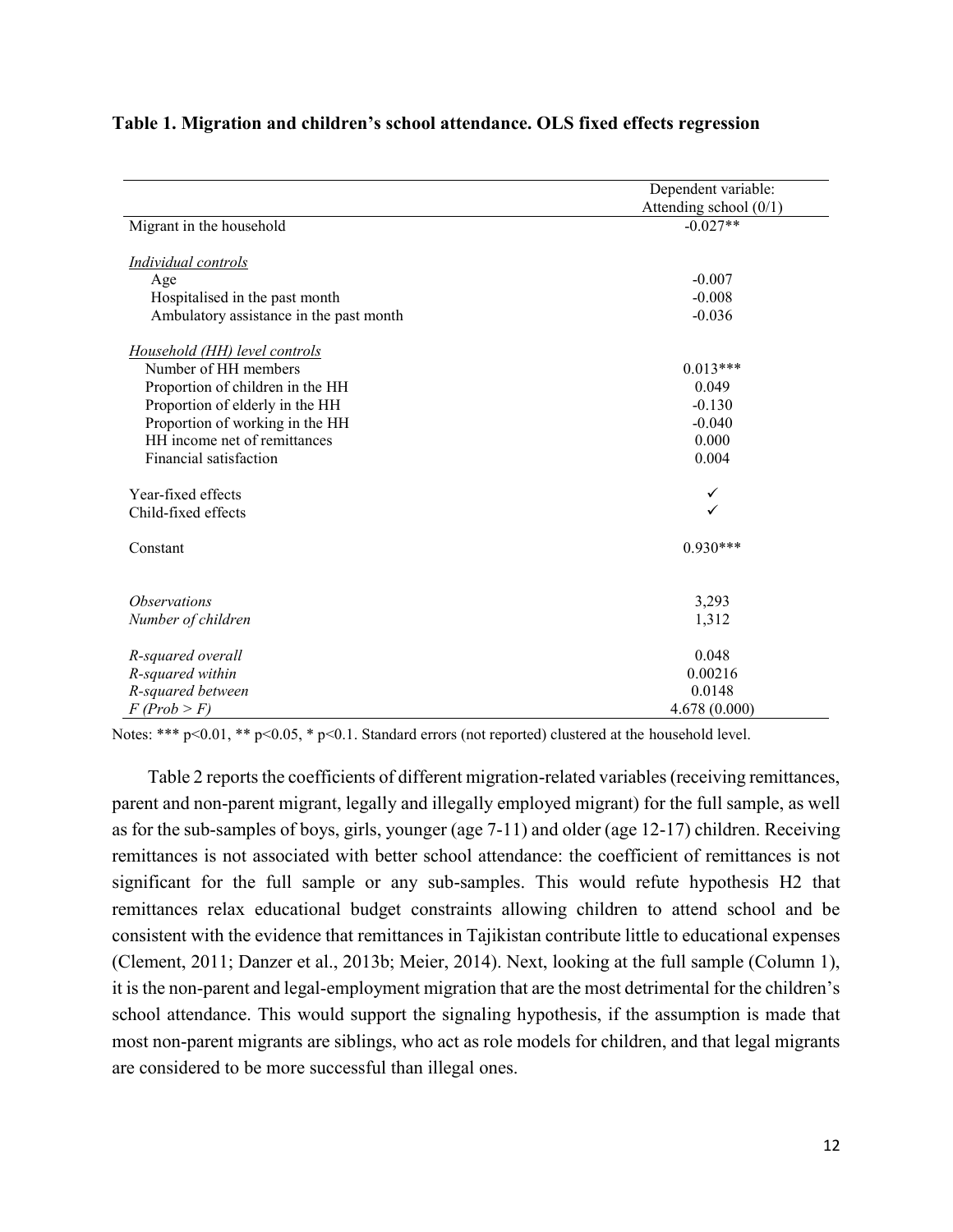Estimations for boys and girls (columns 2 and 3 of Table 2) reveal that emigration, and especially emigration of non-parent family members, is negatively associated with the school attendance of both groups. While the negative signaling effect could explain the finding for boys, the finding that non-parent migration is negatively associated with school attendance for girls is more puzzling. A possible explanation is related to the effect of cultural norms. Parents of girls in Tajikistan expect their daughters to become housewives and perform domestic work, which does not require more than compulsory education. Moreover, in-depth interviews uncovered that many parents kept their girls out of school because they were worried about girls becoming better educated than boys, which could be a negative factor in the marriage market (Whitsel, 2009). Tajikistan belongs to traditional societies where husbands are expected to be better educated than their wives. Hence, if fewer boys complete higher levels of education, more girls are kept out of higher levels of education to secure their future marriage prospects.

Estimations by age group (columns 4 and 5 of Table 2) suggest that the negative association between migration and children's school attendance is driven by older children (aged 12-17). This provides support both for more-work-at-the-expense-of-schooling hypothesis (arguably, older children can help/perform more work at home than younger children) and the negative signaling effect hypothesis (older children are mature enough to consider the option of emigration).

|                                         | <b>Full sample</b>   | Gender              |                        | Age            |                         |
|-----------------------------------------|----------------------|---------------------|------------------------|----------------|-------------------------|
|                                         |                      | <b>Boys</b>         | <b>Girls</b>           | $7-11$         | $12 - 17$               |
| Specification 1                         |                      |                     |                        |                |                         |
| Migrant in the household                | $-0.027**$           | $-0.023*$           | $-0.034*$              | 0.017          | $-0.047**$              |
| Specification 2                         |                      |                     |                        |                |                         |
| Migrant in the household<br>Remittances | $-0.029**$<br>0.005  | $-0.030*$<br>0.019  | $-0.031$<br>$-0.007$   | 0.013<br>0.013 | $-0.049**$<br>0.005     |
| Specification 3                         |                      |                     |                        |                |                         |
| Parent migrant<br>Non-parent migrant    | 0.002<br>$-0.043***$ | 0.004<br>$-0.036**$ | $-0.001$<br>$-0.052**$ | 0.006<br>0.022 | $-0.004$<br>$-0.068***$ |
| Specification 4                         |                      |                     |                        |                |                         |
| Migrant employed<br>legally             | $-0.065**$           | $-0.065$            | $-0.061$               | $-0.110$       | $-0.081$                |
| Migrant employed<br>illegally           | 0.004                | $-0.013$            | 0.013                  | 0.031          | 0.016                   |

*Table 2. Migration and children's school attendance, full sample and by gender and age*

Notes: \*\*\* p<0.01, \*\* p<0.05, \* p<0.1. The table shows the results of 20 estimations (OLS individual fixed effects regressions). In each estimation, the dependent variable is 'attending school '. Only the regressors of interest (migration-related variables) are reported; the same controls as in Table 1 are included in all estimations. Standard errors (not reported) clustered at the household level. Full econometric output is available on request.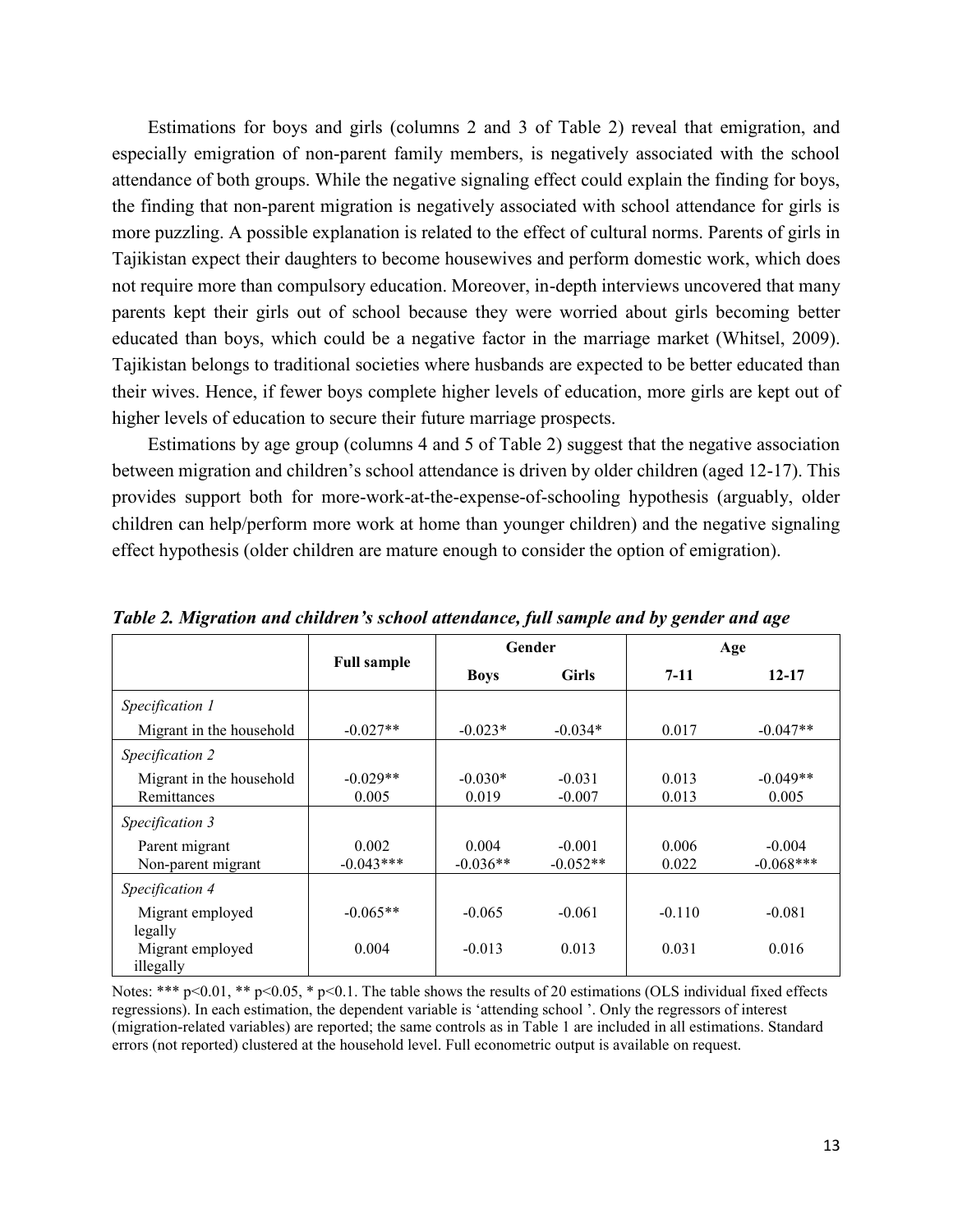Table 3 reports the results of different model specifications by the education level of the head of household and ethnicity. The negative association between migration, in particular non-parent migration, and a decrease in the probability of school attendance is most evident in the loweducated households (column 1); the coefficient of legal-employment migration is also negative and large (-0.148) but only marginally significant ( $p = 0.104$ ). The coefficients of the migrationrelated variables for better educated households are smaller and largely insignificant (columns 2 and 3). Overall, these findings support the negative signaling hypothesis. Children from less educated households, observing their family members migrating, may expect particularly large net gains from migration and decide to drop out from school to undertake migration. In contrast, children from better educated households may have access to better paid jobs at home and view migration as a less attractive option.<sup>8</sup>

|                            | <b>Education of head of household</b> |           |                 | <b>Ethnicity</b> |              |
|----------------------------|---------------------------------------|-----------|-----------------|------------------|--------------|
|                            | <b>Basic</b>                          | Secondary | <b>Tertiary</b> | Tajik            | <b>Uzbek</b> |
| Specification 1            |                                       |           |                 |                  |              |
| Migrant in the household   | $-0.060**$                            | $-0.021$  | $-0.007$        | $-0.017$         | $-0.060**$   |
| Specification 2            |                                       |           |                 |                  |              |
| Migrant in the household   | $-0.086**$                            | $-0.015$  | $-0.009$        | $-0.022$         | $-0.038$     |
| Remittances                | 0.067                                 | $-0.016$  | 0.006           | 0.013            | $-0.047$     |
| Specification 3            |                                       |           |                 |                  |              |
| Parent migrant             | $-0.003$                              | 0.002     | 0.029           | 0.016            | $-0.043$     |
| Non-parent migrant         | $-0.100**$                            | $-0.032*$ | $-0.016$        | $-0.039**$       | $-0.077**$   |
| Specification 4            |                                       |           |                 |                  |              |
| Migrant employed legally   | $-0.148$                              | $-0.052$  | $-0.007$        | $-0.078**$       | $-0.006$     |
| Migrant employed illegally | $-0.055$                              | 0.033     | $-0.028$        | 0.003            | $-0.013$     |

*Table 3. Migration and children's school attendance, by head of household education and ethnicity*

Notes: \*\*\* p<0.01, \*\* p<0.05, \* p<0.1. The table shows the results of 20 estimations (OLS individual fixed effects regressions). In each estimation, the dependent variable is 'attending school '. Only the regressors of interest (migration-related variables) are reported; the same controls as in Table 1 are included in all estimations. Standard errors (not reported) clustered at the household level. Full econometric output is available on request.

Finally, columns 4 and 5 of Table 3 report the results for the ethnic majority (Tajiks) and the largest ethnic minority (Uzbeks). The migration on non-parent family members is negatively associated with children's school attendance for both groups. However, legal migration has a negative association with children's schooling only for the ethnic Tajiks, while having a migrant in the household in general is a negative and significant predictor of school attendance only for

 $\overline{\phantom{a}}$ <sup>8</sup> In addition, children in better educated families will tend to obtain higher levels of schooling because of the intergenerational transmission of educational attainment (Becker and Tomes, 1986; Van Doorn et al., 2011).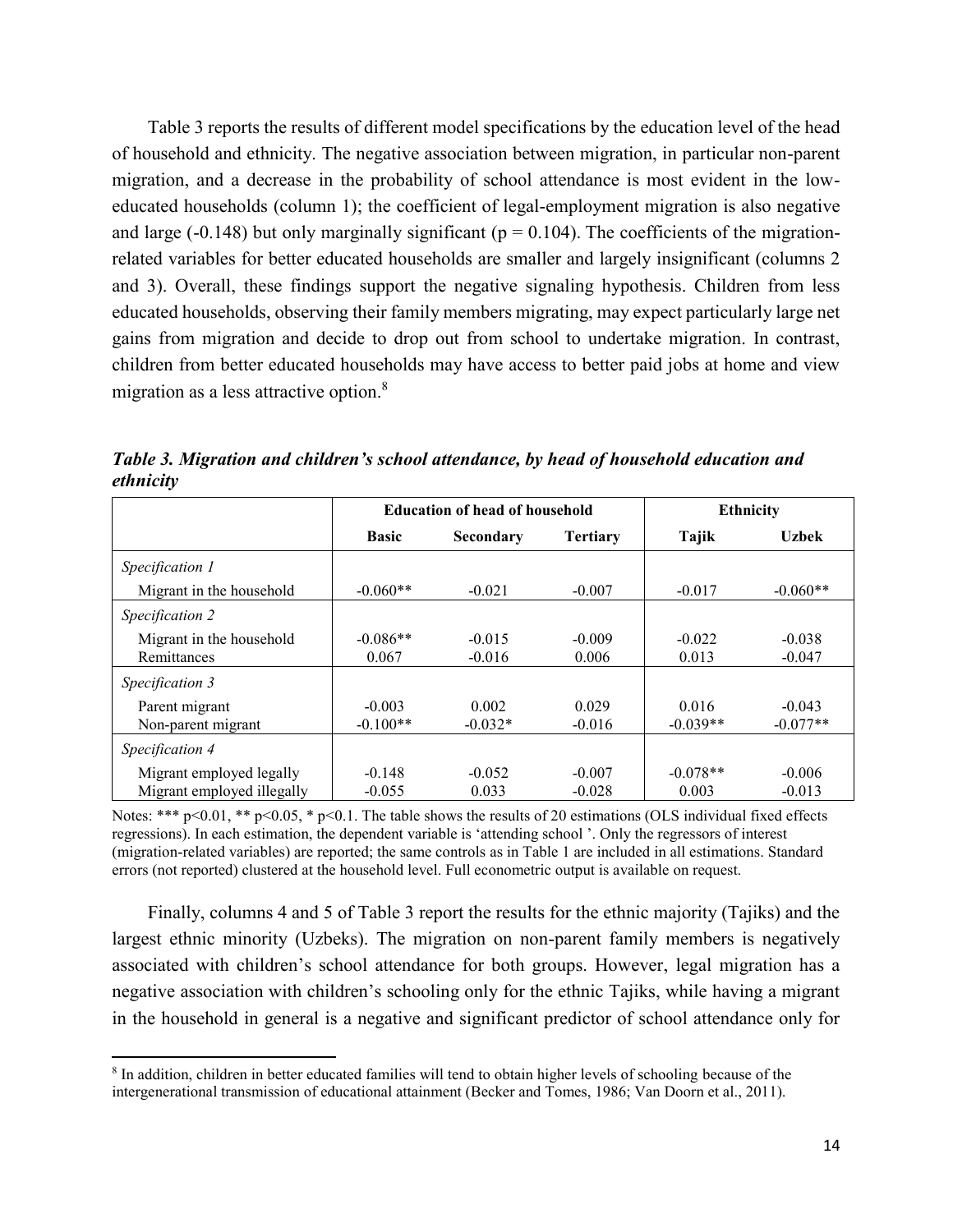ethnic Uzbeks. The latter result might be explained by the relatively disadvantaged economic position of the Uzbek minority in Tajikistan. Ethnic Uzbeks may find it more difficult than ethnic Tajiks to gain access to better paid and more secure public sector jobs, where the proficiency of the state language (Tajik), as well as ethnic discrimination, are playing an increasingly important role (Ergasheva, 2014). The combination of these results suggests the ethnic minority children are particularly likely to view labor migration as an alternative to attending school.

#### **5. Discussion and conclusion**

Tajikistan is one of the poorest and most remittance-dependent economies in the world, yet little is known on how migration and remittances in this country affect the educational outcomes of children staying behind. This paper has explored the relationship between emigration and children's school attendance using a unique three-wave household panel survey conducted in Tajikistan in 2007, 2009 and 2011.

The results of the individual-fixed estimations suggest that emigration is associated with a decrease in school attendance of children staying behind. This supports the hypothesis that emigration of family members leads to less supervision and more domestic work for children, both of which could result in lower school attendance. It is also possible that Tajik emigration – consisting mostly of young men working in low-skilled occupations in Russia – sends a credible signal to children that migration is a more attractive option than completing school.

A more nuanced analysis by migrant, children and household group lends additional support to the negative signaling hypothesis. In particular, we find that it is the migration of non-parent family members that is the most detrimental for school attendance. Given that most non-parent migrants in our sample are elder siblings and assuming that they act as powerful role models, children with older siblings abroad may be willing to imitate these migratory experiences. Our findings also suggest that migration of non-parent family members is a negative predictor of school attendance for older children while the coefficient for younger children is insignificant. Our explanation here is that older children are mature enough (both physically and mentally) to consider emigration as an alternative for schooling. Next, we find that migration is associated with lower school attendance for children particularly from less-educated as well as ethnic minority households. This further supports the signaling hypothesis. Labor migrants from Tajikistan typically end up in low-skilled jobs in Russia that are often better paid than some high-skilled occupations in their home country. As a result, a person's choice to become a low-skilled labor migrant discourages her investment in education, because higher levels of education do not improve labor market outcomes in Tajikistan (especially, when the access to better paid jobs is limited, as could be the case for the low-skilled and ethnic minority households) and it does not pay off to have high levels of schooling in the destination country.

We also find that it is the legal (as opposed to illegal) employment of migrants that is associated with lower school attendance of children. This would support the signaling hypothesis,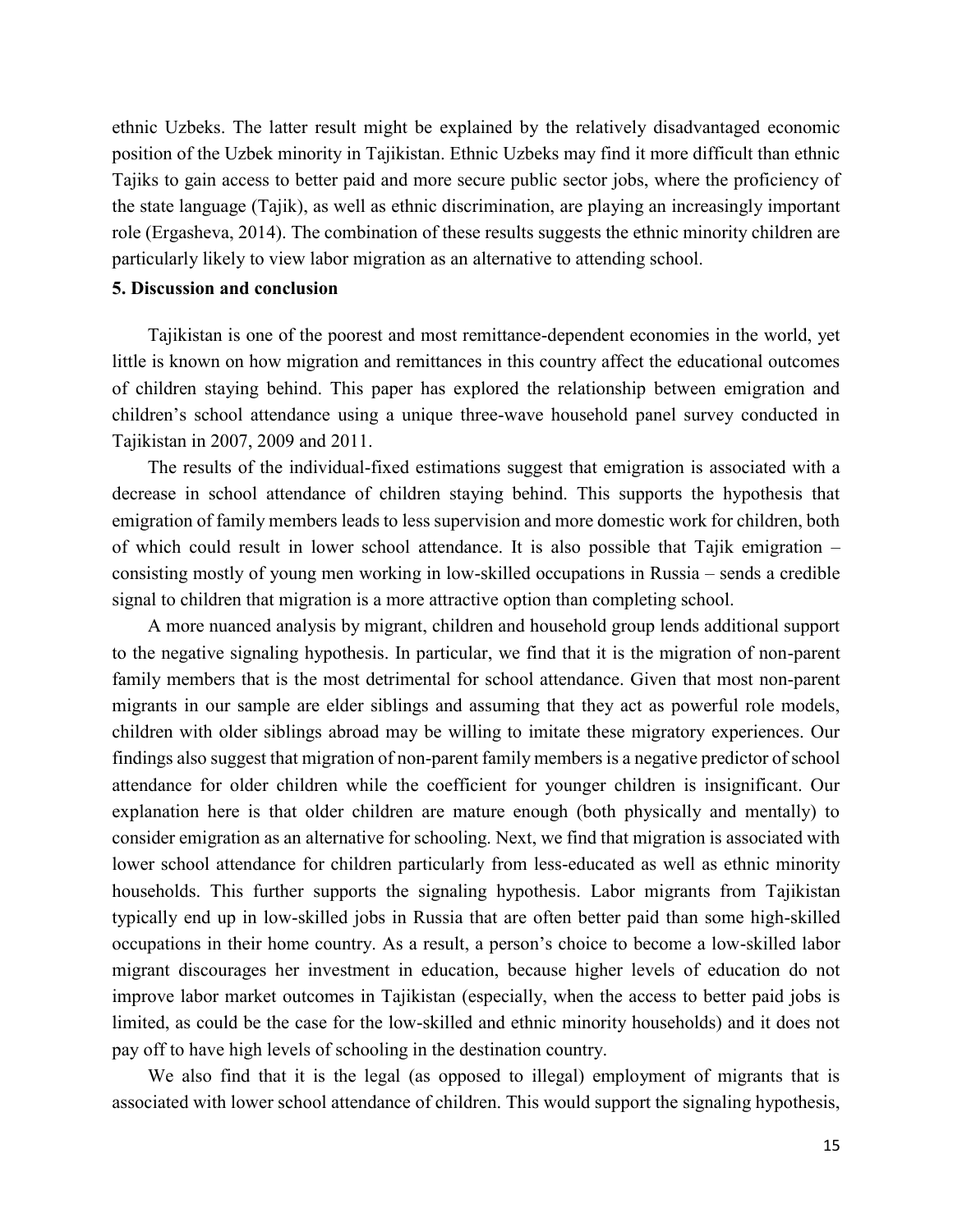if one assumes that children consider legal migration more successful and desirable and want to imitate it. Interestingly, emigration of non-parent family members is negatively associated with school attendance of both boys and girls. Given that most migrants from Tajikistan are men, the signaling hypothesis could explain the result for boys. The result for girls is puzzling from the theory point of view and alarming from policy perspective. While the increasingly conservative Tajik cultural norms, whereby girls are expected to have lower levels of education than boys, could provide one explanations for this result, other mechanisms might also be at work. It is beyond the scope of this study to fully explain these mechanisms, and we leave a detailed gender analysis of the emigration-schooling nexus for future research.

Our analysis has also shown that the receipt of remittances does not improve school attendance of children staying behind: when included jointly with the migration variable, the estimated coefficient of the remittances variable is always statistically insignificant. This finding does not support the hypothesis that remittances in Tajikistan relax budget constraints allowing children to go to school. It is, however, consistent with the evidence that remittances in Tajikistan are used for the purchase of food and basic necessities, house construction and renovation, and organization of weddings, and not as investment into the education of children (Clement, 2011; Danzer et al., 2013b; Meier, 2014). It is likely that households which are the most likely to receive remittances in Tajikistan consider education as a high-risk investment, as it is not clear to them whether higher levels of education will lead to better employment outcomes at home. Instead, these households choose emigration to Russia, which may be perceived as a relatively easy and secure (monetary) investment. Whether similar tendencies prevail in other low-income and developing countries would depend on how easy it is for the most disadvantaged people to move for work abroad. While in many countries the poorest people find it hard to emigrate because immigration policies of destination countries tend to target high-skilled people, emigration in Tajikistan is affordable for people from a wide range of socio-economic backgrounds. This echoes the situation in countries like Kyrgyzstan and Mexico, where low-skilled people have access to well-established migration corridors (to Russia and the US, respectively) and emigration of household members was found to reduce educational attainment of children staying behind (Kroeger and Anderson, 2014; McKenzie and Rapoport, 2011).

While our work represents an important step towards understanding the relationship between migration and human capital investment in Tajikistan – one of the most remittance-dependent economies in the world, it is not without limitations. Although the fixed-effects estimations allowed us control for the unobserved child and household heterogeneity and thus mitigate the endogeneity due to time-invariant omitted variables, the estimated coefficients should still be interpreted as conditional correlations rather than causal effects running from migration to education. In particular, the fixed-effects estimation cannot address endogeneity due to timevarying unobserved variables influencing both migration and education, as well as endogeneity due to reverse causality. This said, we would be more concerned about the reverse causality bias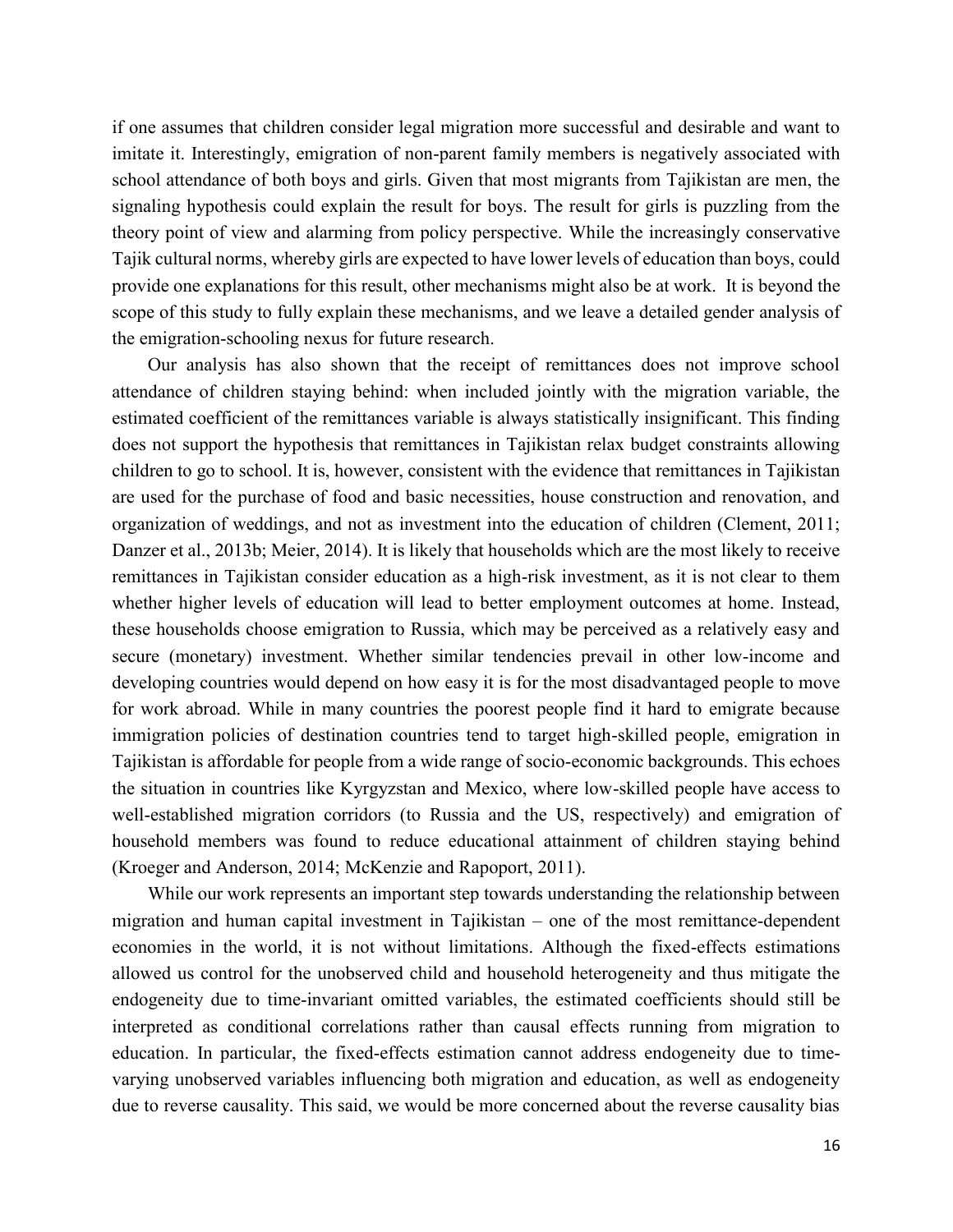if the estimated coefficient of migration on education was positive (in such a case one could argue that people emigrate *because* they want to raise money and invest it in children's education). In our case, the statistically significant coefficients of the migration-related variables are negative, and it would be difficult to conceive that people emigrate *because* they want their children to have less education. Whatever the case, instrumental variable techniques, in conjunction with panel data, would be more appropriate to establish precise causal effects. We leave it for future research.

Summing up, labor migration does not lead to human capital enhancement in Tajikistan and remittances from the labor migration cannot be regarded as an effective tool of sustainable economic development. Remittances allow coping with economic deprivation but may not help to overcome the major structural problems of the economy, which is in an urgent need of reforms. Although several studies uncover a positive effect of remittances on education of children in many developing countries, such findings do not find reflection in Tajikistan. We suggest that the crucial role in explaining the relationship between migration and education investment is played by the migration pattern. In the case of Tajikistan, the low-barrier, low-skilled, circular labor migration discourages investment into education of the young generation, because the returns to education in the main country of destination are low and the risk of unemployment at home is high regardless of the educational level of the job-seekers.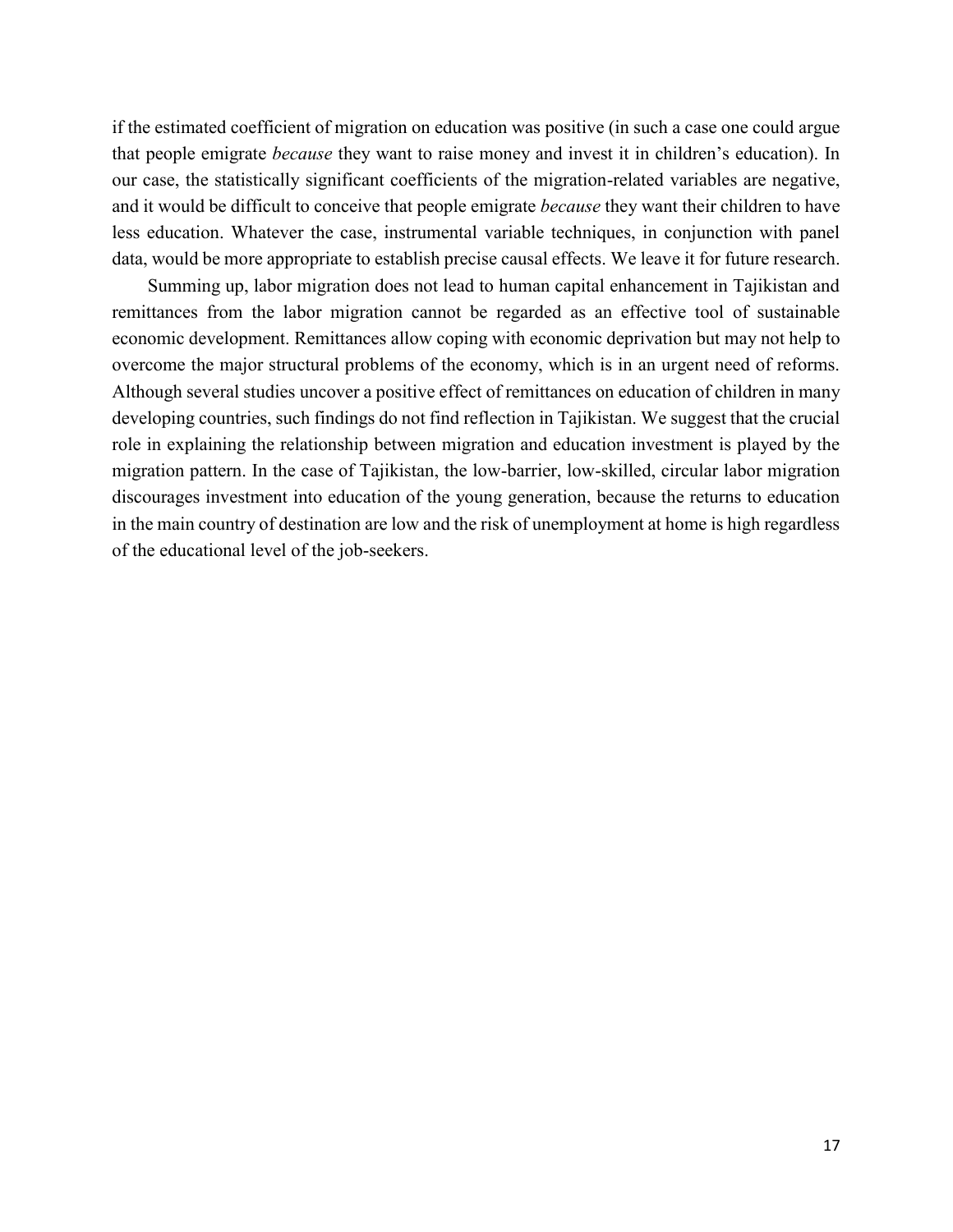### **Annex**

**Table A1. Summary statistics (only children included in the analysis, n = 3,305)**

|                                            | Mean    | Std. dev. | Min              | Max          |
|--------------------------------------------|---------|-----------|------------------|--------------|
| Attending school                           | 0.940   | 0.238     | $\theta$         | 1            |
| Any migrant in the HH                      | 0.305   | 0.460     | $\boldsymbol{0}$ | 1            |
| Parent migrant                             | 0.119   | 0.324     | $\overline{0}$   | $\mathbf{1}$ |
| Non-parent migrant                         | 0.185   | 0.388     | $\overline{0}$   | 1            |
| Remittances                                | 0.131   | 0.338     | $\overline{0}$   | 1            |
| Migrant in the HH, no remittances          | 0.173   | 0.379     | $\overline{0}$   | $\mathbf{1}$ |
| Migrant legal                              | 0.036   | 0.187     | $\boldsymbol{0}$ | $\mathbf{1}$ |
| Migrant illegal                            | 0.057   | 0.232     | $\overline{0}$   | $\mathbf{1}$ |
| Age                                        | 13.111  | 2.638     | 7                | 17           |
| Hospitalised in the past month             | 0.023   | 0.151     | $\boldsymbol{0}$ | $\mathbf{1}$ |
| Ambulatory assistance in the past<br>month | 0.037   | 0.189     | $\overline{0}$   | $\mathbf{1}$ |
| Number of HH members                       | 7.091   | 2.606     | 1                | 20           |
| Proportion of children in the HH           | 0.514   | 0.151     | 0.091            | $\mathbf{1}$ |
| Proportion of elderly in the HH            | 0.029   | 0.066     | $\theta$         | 0.4          |
| Proportion of working in the HH            | 0.127   | 0.147     | $\overline{0}$   | 1            |
| HH income net of remittances               | 626.728 | 874.533   | $\overline{0}$   | 10566.<br>7  |
| Financial satisfaction                     | 3.498   | 0.791     | 1                | 5            |
| Girl                                       | 0.483   | 0.500     | $\overline{0}$   | $\mathbf{1}$ |
| Boy                                        | 0.517   | 0.500     | $\overline{0}$   | 1            |
| Head of HH: basic education                | 0.161   | 0.367     | $\overline{0}$   | $\mathbf{1}$ |
| Head of HH: secondary education            | 0.631   | 0.483     | 0                | $\mathbf{1}$ |
| Head of HH: Tertiary education             | 0.172   | 0.378     | 0                | 1            |
| Tajik                                      | 0.828   | 0.378     | $\overline{0}$   | 1            |
| <b>Uzbek</b>                               | 0.172   | 0.377     | $\overline{0}$   | 1            |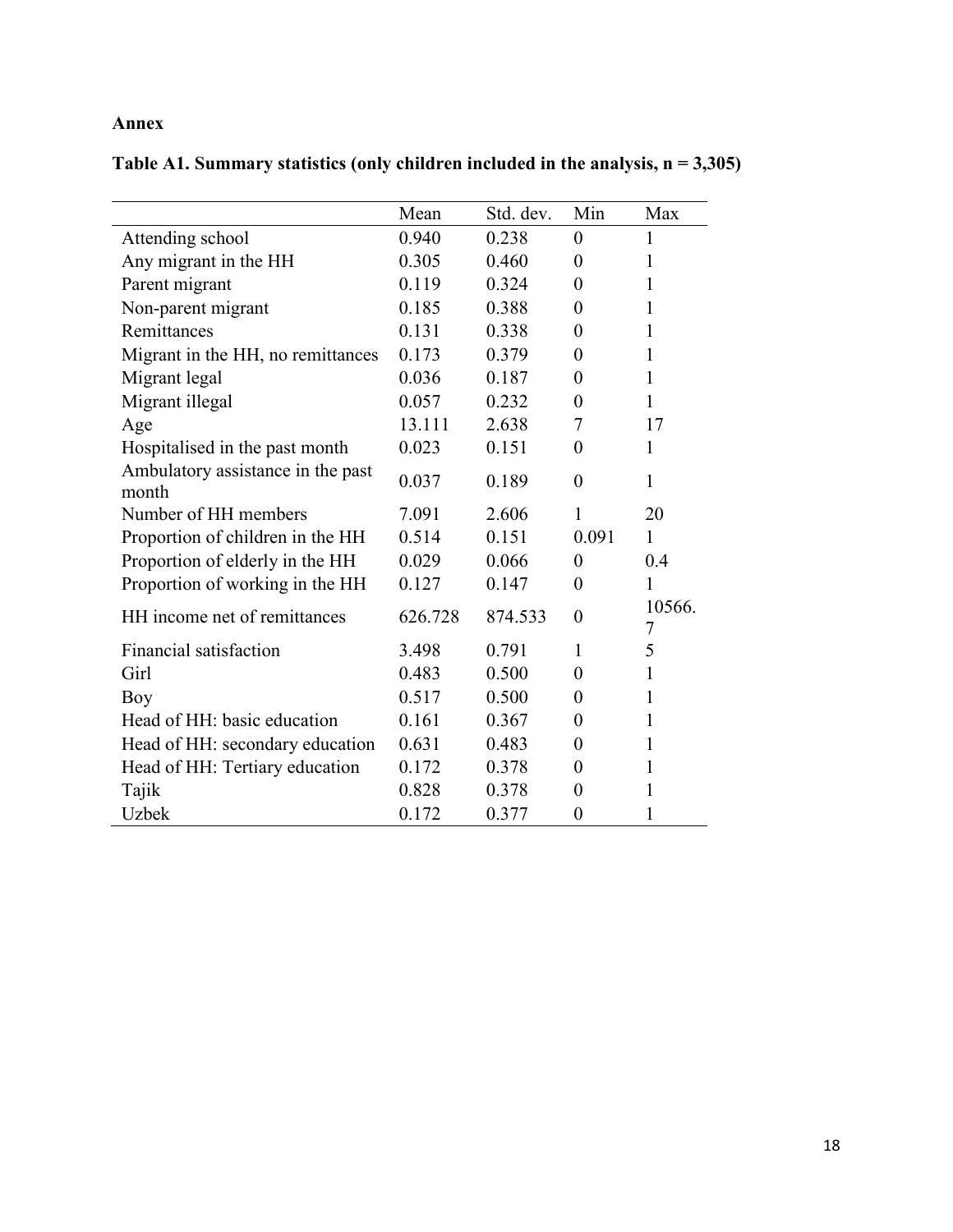#### **References**

- Alcaraz, C., Chiquiar, D., & Salcedo, A. (2012). Remittances, schooling, and child labor in Mexico. Journal of Development Economics, 97(1), 156–165.
- Amuedo-Dorantes, C., Georges, A., & Pozo, S. (2010). Migration, Remittances, and Children's Schooling in Haiti. The Annals of the American Academy of Political and Social Science, 630(1), 224–244.
- Antman, F. M. (2012). Gender, educational attainment, and the impact of parental migration on children left behind. Journal of Population Economics, 25(4), 1187–1214.
- Baschieri, A., & Falkingham, J. (2009). Staving in school: assessing the role of access, availability and economic opportunities – the case of Tajikistan. Population, Space and Place, 15(3), 205–224.
- Becker, G. S., & Tomes, N. (1986). Human Capital and the Rise and Fall of Families. Journal of Labor Economics, 4(3), 1–39.
- Beine, M., Docquier, F. & Rapoport, H. (2008) Brain drain and human capital formation in developing countries: winners and losers. Economic Journal, 118(528), 631–652.
- Bennett, R., Clifford, D., & Falkingham, J. (2013). Household Members' Migration and the Education of Children 'Left Behind': Empirical Findings from Tajikistan and Reflections for Research Practice. Population, Space and Place, 19(1), 1–14.
- Calero, C., Bedi, A. S., & Sparrow, R. (2009). Remittances, Liquidity Constraints and Human Capital Investments in Ecuador. World Development, 37(6), 1143–1154.
- Clement, M. (2011). Remittances and Household Expenditure Patterns in Tajikistan: A Propensity Score Matching Analysis. Asian Development Review, 28(2), 58–87.
- Cortes, P. (2015). The Feminization of International Migration and its Effects on the Children Left Behind: Evidence from the Philippines. World Development, 65, 62–78.
- Cox Edwards, A., & Ureta, M. (2003). International migration, remittances, and schooling: evidence from El Salvador. Journal of Development Economics, 72(2), 429–461.
- Danzer, A. M., Dietz, B. & Gatskova, K. (2013a). Migration and Remittances in Tajikistan: Survey Technical Report. IOS Working Paper No. 327.
- Danzer, A. M., Dietz, B., & Gatskova, K. (2013b). Tajikistan Household Panel Survey: Migration, Remittances and the Labor Market. Survey report, IOS Regensburg. Available at: http://www.ios-regensburg.de/fileadmin/doc/VW\_Project/Booklet-TJ-web.pdf
- Danzer, A. M., & Ivaschenko, O. (2010). Migration patterns in a remittances dependent economy: Evidence from Tajikistan during the global financial crisis. Migration Letters, 7(2), 190–202.
- Dustmann, Ch., & Glitz, A. (2011). Migration and Education. In E. A. Hanushek, S. Machin and L. Woessmann (eds.), Handbook of the Economics of Education, 4, 327–439.
- Van Doorn, M., Pop, I., & Wolbers, M. H. J. (2011). Intergenerational Transmission of Education across European Countries and Cohorts. European Societies. 13(1), 93–117.
- Ergasheva, Z. (2014). Uzbeks Face Obstacles in Increasingly Tajik State. Institute for War & Peace Reporting. Available at [https://iwpr.net/global-voices/uzbeks-face-obstacles](https://iwpr.net/global-voices/uzbeks-face-obstacles-increasingly-tajik-state)[increasingly-tajik-state.](https://iwpr.net/global-voices/uzbeks-face-obstacles-increasingly-tajik-state)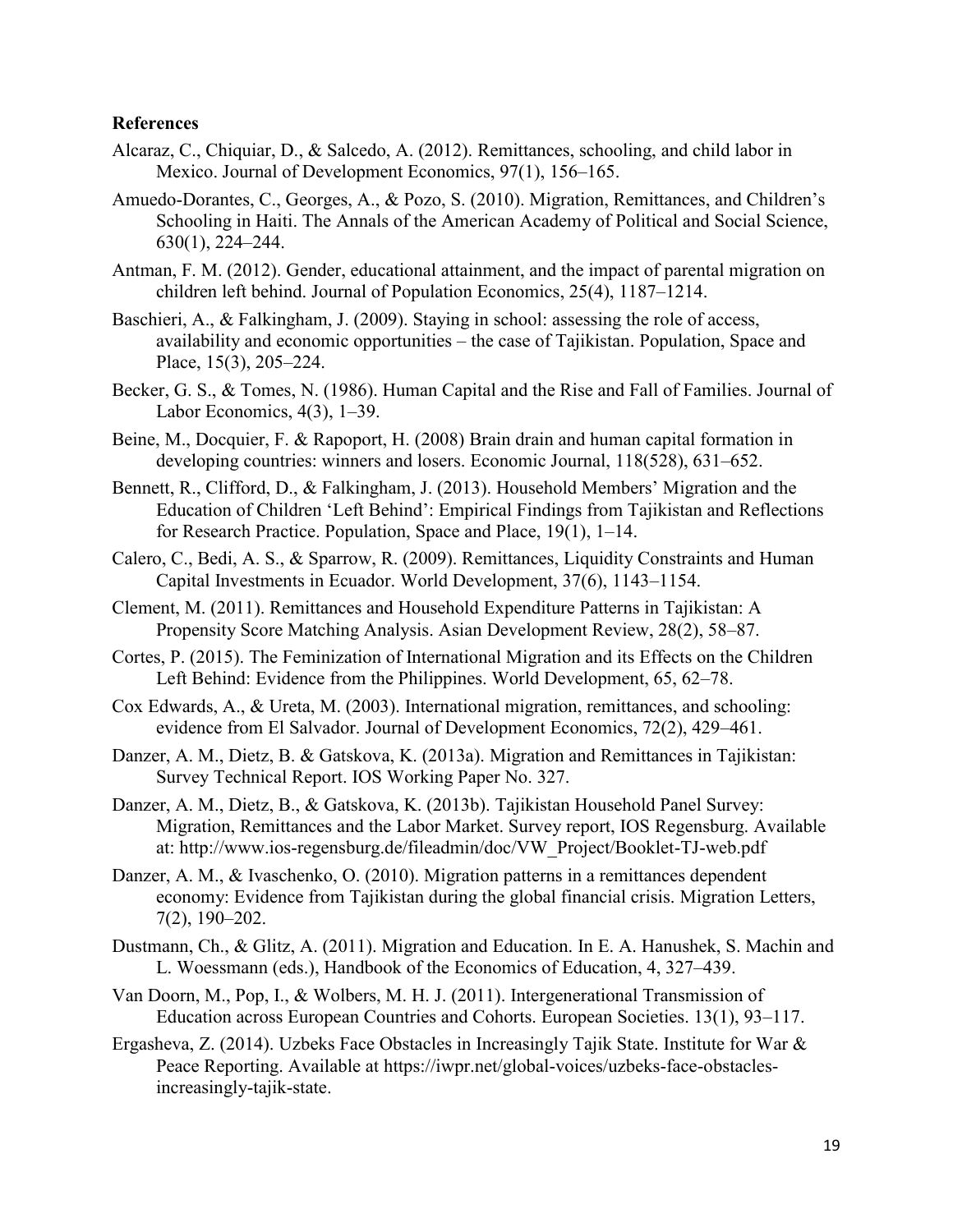- Giannelli, G. C., & Mangiavacchi, L. (2010), Children's Schooling and Parental Migration: Empirical Evidence on the 'Left-behind' Generation in Albania. Labour, 24, 76–92.
- Hanson, G. H., & Woodruff, Ch. (2003). Emigration and Educational Attainment in Mexico. Available at: [http://www.childmigration.net/files/Hanson\\_2003.pdf](http://www.childmigration.net/files/Hanson_2003.pdf)
- Hanushek, E.A. (2013). Economic growth in developing countries: The role of human capital. Economics of Education Review, 37, 204–212.
- Ivlevs, A. & King, R. (2012). Does more schooling make you run for the border? Postindependence evidence from Kosovo. Journal of Development Studies, 48(8), 1108–1120.
- Jansova, E., Quddusov, J. (2012). Transition from School to Work in the Republic of Tajikistan, European Training Foundation Analytical Report.
- Kandel, W. & Kao, G. (2001). The Impact of Temporary Labor Migration on Mexican Children's Educational Aspirations and Performance. International Migration Review, 35(4), 1205– 1231.
- Khuseynova, G. (2013). Social and economic impacts of labor migration on migrants' households in Tajikistan: Working out policy recommendations to address its negative effects. Center for Public Policy Administration Capstones. Paper 26.
- Kroeger, A., & Anderson, K. (2014). Remittances and the human capital of children: New evidence from Kyrgyzstan during revolution and financial crisis. Journal of Comparative Economics, 42(3), 770–785.
- Lopez-Cordova, E. (2005). Globalization, Migration and Development: The Role of Mexican Migrant Remittances. Economía, 6(1), 217–256.
- Mansuri, G. (2006). Migration, school attainment, and child labor: evidence from rural Pakistan. World Bank Policy Research Working Paper 3945.
- Mastrorillo M., & Fagiolo, G. (2015) [International Migration and School enrolment of the Left-](http://www.tandfonline.com/doi/abs/10.1080/00128775.2015.1033244)[Behinds in Albania: A Note.](http://www.tandfonline.com/doi/abs/10.1080/00128775.2015.1033244) [Eastern European Economics,](http://www.tandfonline.com/toc/meee20/53/3) 53(3): 242–254.
- McKenzie, D., & Rapoport, H. (2011). Can migration reduce educational attainment? Evidence from Mexico. Journal of Population Economics, 24, 1331–1358.
- Meier, K. (2014). Low-Skilled Labor Migration in Tajikistan: Determinants and Effects on Expenditure Patterns. DIW Berlin Discussion Paper No. 1433.
- Olimova, S., & Bosc, I. (2003). Labor migration from Tajikistan. International Organization for Migration.
- Rapoport, H., & Docquier, F. (2006). The Economics of Migrants' Remittances. In S. Kolm and J. Mercier Ythier (eds.), Handbook of the Economics of Giving, Altruism and Reciprocity Vol. 2, North Holland 2006.
- TLSS (2007). Tajikistan Living Standards Measurement Survey 2007. Available at: http://microdata.worldbank.org/index.php/catalog/72
- TLSS (2009). Tajikistan Living Standards Measurement Survey 2009. Available at: <http://microdata.worldbank.org/index.php/catalog/73>
- THPS (2011). Tajikistan Household Panel Survey 2011. Available at: http://www.lambda.iosregensburg.de/doi/thps\_2011.html